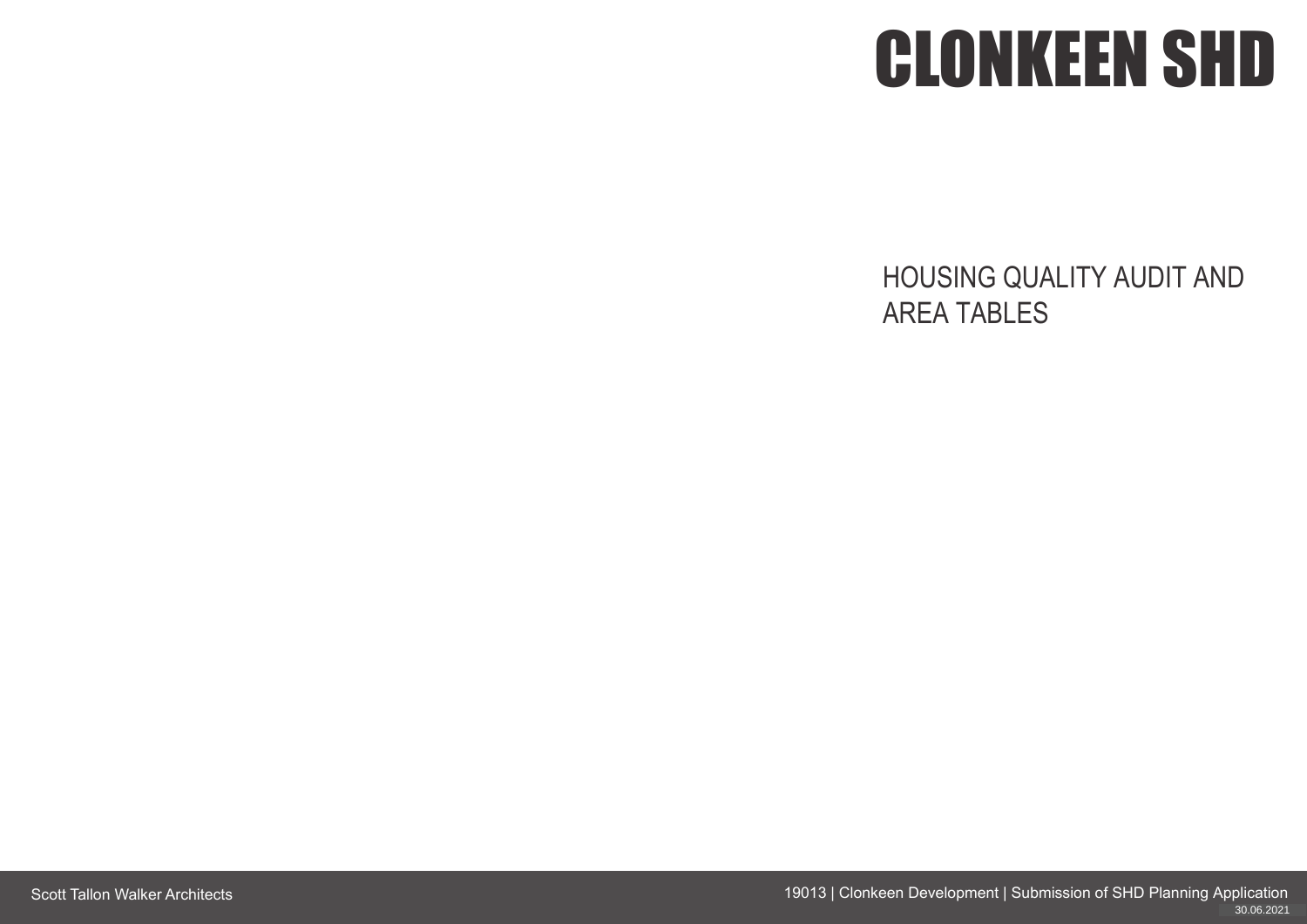|          |                |                                      |              |                   |                  |                                  |              |                  |          |                    |              |                       |                     |              |                                                    |              |                        |                |          |                | <b>STORAGE</b><br>AREA | PRIVATE<br><b>AMENITY</b>                 |            | WIDTH OF<br>LIVING SPACE |                  |                  |       | WIDTH OF BEDROOMS |             |     |
|----------|----------------|--------------------------------------|--------------|-------------------|------------------|----------------------------------|--------------|------------------|----------|--------------------|--------------|-----------------------|---------------------|--------------|----------------------------------------------------|--------------|------------------------|----------------|----------|----------------|------------------------|-------------------------------------------|------------|--------------------------|------------------|------------------|-------|-------------------|-------------|-----|
|          |                |                                      |              |                   |                  |                                  |              |                  |          | <b>GROSS FLOOR</b> | Unit         |                       | AGGREGATE           |              |                                                    |              |                        |                |          |                |                        | SPACE                                     |            |                          |                  |                  |       |                   |             |     |
|          |                |                                      | O            | TYPE              |                  |                                  |              |                  |          | AREA               | over<br>110% |                       | LIVING AREA         |              |                                                    |              | AGGREGATE BEDROOM AREA |                |          |                |                        |                                           |            |                          |                  |                  |       |                   |             |     |
|          | <b>BLOCK</b>   | FYFI                                 | İΜ           | $\overline{5}$    |                  | <b>OCCUPANTS</b>                 | ORIENTATION  | ASPECT           |          |                    |              |                       |                     |              |                                                    |              |                        |                |          |                |                        |                                           |            |                          |                  |                  |       |                   |             |     |
|          |                |                                      |              |                   | SIZE             |                                  |              |                  |          | REQUIR PROVID      |              |                       | REQUIR PROVID       |              | REQUIRED                                           |              |                        |                | PROVIDED |                |                        | REQUIR PROVID REQUIR PROVID REQUIR PROVID |            |                          |                  | REQUIRED         |       |                   | PROVIDED    |     |
|          |                |                                      |              |                   |                  |                                  |              |                  | ED       | ED                 |              | ED                    | ED                  |              |                                                    |              |                        |                |          |                | ED<br>ED               | ED<br>ED                                  | ED         | ED                       |                  |                  |       |                   |             |     |
|          |                |                                      |              |                   |                  |                                  |              |                  |          |                    |              |                       |                     | BED 1        | BED <sub>2</sub><br>BED 3                          | <b>TOTAL</b> | BED 1                  | BED 2 BED 3    |          | TOTAL          |                        |                                           |            |                          | BED <sub>1</sub> | BED <sub>2</sub> | BED 3 | BED <sub>1</sub>  | BED 2 BED 3 |     |
| 2        | A1<br>A1       | G00<br>G <sub>00</sub>               | 1001<br>1002 | 1B2<br>1B1        | 1 BED<br>1 BED   | 2<br>2                           | W<br>W       | Single<br>Single | 45<br>45 | 47.2<br>50.2       | No<br>Yes    | 23<br>23              | 26.29<br>27         | 11.4<br>11.4 |                                                    | 11.4<br>11.4 | 1.67<br>1.67           |                |          | 11.67<br>11.67 | 3.82<br>4.93           | 12<br>12                                  | 3.3<br>3.3 | 3.35<br>3.35             | 2.8<br>2.8       |                  |       | 2.82<br>2.82      |             |     |
|          | A1             | G <sub>0</sub>                       | 1003         | 2B9               | 2 BEDS           | $\overline{4}$                   | E-S          | Dual             | 73       | 78.8               | No           | 30 <sup>°</sup>       | 36.2                | 11.4         | 13                                                 | 24.4         | 11.4                   | 13.            |          | 24.4           | 6.3                    | 19                                        | 3.6        | 3.6                      | 2.8              | 2.8              |       | 3.03              | 3.03        |     |
|          | A1             | G00                                  | 1004         | 2B1               | 2 BEDS           | $\overline{4}$                   | E            | Single           | 73       | 78.8               | No           | 30 <sup>°</sup>       | 34.51               | 11.4         | 13                                                 | 24.4         | 11.41                  | 13.42          |          | 24.83          | 6.63                   | 18                                        | 3.6        | 3.6                      | 2.8              | 2.8              |       | 3.02              | 3.02        |     |
| -6       | A1<br>A1       | G00<br>GOO                           | 1005<br>1006 | 2B1<br>1B4        | 2 BEDS<br>1 BED  | $\overline{4}$<br>2              | E<br>E.      | Single<br>Single | 73<br>45 | 78.8<br>50.2       | No<br>Yes    | 30<br>23              | 34.51<br>27         | 11.4<br>11.4 | 13                                                 | 24.4<br>11.4 | 11.41<br>11.67         | 13.42          |          | 24.83<br>11.67 | 6.63<br>4.93           | 18                                        | 3.6        | 3.6<br>3.35              | 2.8<br>2.8       | 2.8              |       | 3.02<br>2.82      | 3.02        |     |
|          | A1             | G <sub>0</sub>                       | 1007         | 2B3               | 2 BEDS           | $\overline{4}$                   | W-E          | Dual             | 73       | 80.51              | Yes          | 30                    | 34.51               | 11.4         | 13                                                 | 24.4         | 11.41                  | 13.04          |          | 24.45          | 6.4                    | 16                                        | 3.6        | 3.6                      | 2.8              | 2.8              |       | 3.02              | 3.02        |     |
| 8        | A1             | G <sub>00</sub>                      | 1008         | 2B2               | 2 BEDS           | 4                                | E-W          | Dual             | 73       | 80.51              | Yes          | 30                    | 34.51               | 11.4         | 13                                                 | 24.4         | 11.41                  | 13.04          |          | 24.45          | 6.4                    | 21                                        | 3.6        | 3.6                      | 2.8              |                  |       | 3.02              | 3.02        |     |
| 9        | A1<br>A1       | G <sub>00</sub><br>G <sub>00</sub>   | 1009<br>1010 | 1B1<br>1B3        | 1 BED<br>1 BED   | 2<br>2                           | W            | Single<br>Single | 45<br>45 | 50.2<br>50.2       | Yes<br>Yes   | 23<br>23              | 27<br>27            | 11.4<br>11.4 |                                                    | 11.4<br>11.4 | 11.67<br>11.67         |                |          | 11.67<br>11.67 | 4.93<br>4.93           | 12<br>$12 \overline{ }$                   | 3.3<br>3.3 | 3.35<br>3.35             | 2.8<br>2.8       |                  |       | 2.82<br>2.82      |             |     |
| 10       |                |                                      | 1101         |                   |                  | 2                                | W<br>W       |                  |          |                    |              |                       |                     | 11.4         |                                                    | 11.4         | 11.67                  |                |          | 11.67          | 3.82                   | 7.9                                       | 3.3        | 3.35                     | 2.8              |                  |       | 2.82              |             |     |
| 11<br>12 | A1<br>A1       | G01<br>G <sub>01</sub>               | 1102         | 1B2<br>1B1        | 1 BED<br>1 BED   | $\overline{2}$                   | W            | Single<br>Single | 45<br>45 | 47.2<br>50.2       | No<br>Yes    | 23<br>23              | 26.29<br>27         | 11.4         |                                                    | 11.4         | 11.67                  |                |          | 11.67          | 4.93                   | 7.9                                       | 3.3        | 3.35                     | 2.8              |                  |       | 2.82              |             |     |
| 13       | A1             | G01                                  | 1103         | 2B4               | 2 BEDS           | $\overline{4}$                   | S-W          | Dual             | 73       | 79.9               | No           | 30                    | 30.37               | 11.4         | 13                                                 | 24.4         | 12.25                  | 13.02          |          | 25.27          | 6.39                   | 7.9                                       | 3.6        | 3.6                      | 2.8              | 2.8              |       | 3.25              | 2.8         |     |
| 14       | A1             | G01                                  | 1104         | 2B5               | 2 BEDS           | $\overline{4}$<br>$\overline{4}$ | S-E          | Dual             | 73       | 79.9               | No           | 30                    | 30.37               | 11.4         | 13<br>13                                           | 24.4<br>24.4 | 12.25<br>11.41         | 13.02<br>13.42 |          | 25.27<br>24.83 | 6.39<br>6.63           | 22.9<br>8.6                               | 3.6<br>3.6 | 3.6<br>3.6               | 2.8<br>2.8       | 2.8              |       | 3.25<br>3.02      | 2.8<br>3.02 |     |
| 15<br>16 | A1<br>A1       | G01<br>G01                           | 1105<br>1106 | 2B1<br>2B1        | 2 BEDS<br>2 BEDS | 4                                | E<br>E       | Single<br>Single | 73<br>73 | 78.8<br>78.8       | No<br>No     | 30<br>30              | 34.51<br>34.51      | 11.4<br>11.4 | 13                                                 | 24.4         | 11.41                  | 13.42          |          | 24.83          | 6.63                   | 8.6                                       | 3.6        | 3.6                      | 2.8              | 2.8<br>2.8       |       | 3.02              | 3.02        |     |
| 17       | A1             | G <sub>01</sub>                      | 1107         | 1B4               | 1 BED            | $\overline{2}$                   | E            | Single           | 45       | 50.2               | Yes          | 23                    | 27                  | 11.4         |                                                    | 11.4         | 11.67                  |                |          | 11.67          | 4.93                   | 7.9                                       | 3.3        | 3.35                     | 2.8              |                  |       | 2.82              |             |     |
| 18       | A1             | G01                                  | 1108         | 2B3               | 2 BEDS           | $\overline{4}$                   | W-E          | Dual             | 73       | 80.51              | Yes          | 30                    | 34.51               | 11.4         | 13                                                 | 24.4         | 11.41                  | 13.04          |          | 24.45          | 6.4                    | 8.6                                       | 3.6        | 3.6                      | 2.8              | 2.8              |       | 3.02              | 3.02        |     |
| 19<br>20 | A1<br>A1       | G01<br>G01                           | 1109<br>1110 | 2B2<br>1B1        | 2 BEDS<br>1 BED  | 4<br>2                           | E-W<br>W     | Dual<br>Single   | 73<br>45 | 80.51<br>50.2      | Yes<br>Yes   | 30<br>23              | 34.51<br>27         | 11.4<br>11.4 | 13                                                 | 24.4<br>11.4 | 11.41<br>11.67         | 13.04          |          | 24.45<br>11.67 | 6.4<br>4.93            | 8.6<br>7.9                                | 3.6<br>3.3 | 3.6<br>3.35              | 2.8<br>2.8       | 2.8              |       | 3.02<br>2.82      | 3.02        |     |
| 21       | A1             | G <sub>01</sub>                      | 1111         | 1B3               | 1 BED            | 2                                | W            | Single           | 45       | 50.2               | Yes          | 23                    | 27                  | 11.4         |                                                    | 11.4         | 11.67                  |                |          | 11.67          | 4.93                   | 7.9                                       | 3.3        | 3.35                     | 2.8              |                  |       | 2.82              |             |     |
| 22       | A1             | G <sub>02</sub>                      | 1201         | 1B2               | 1 BED            | 2                                | W            | Single           | 45       | 47.2               | No           | 23                    | 26.29               | 11.4         |                                                    | 11.4         | 11.67                  |                |          | 11.67          | 3.82                   | 7.9                                       | 3.3        | 3.35                     | 2.8              |                  |       | 2.82              |             |     |
| 23       | A1             | G02                                  | 1202         | 1B1               | 1 BED            | $\overline{2}$                   | W            | Single           | 45       | 50.2               | Yes          | 23                    | 27                  | 11.4         |                                                    | 11.4         | 11.67                  |                |          | 11.67          | 4.93                   | 7.9                                       | 3.3        | 3.35                     | 2.8              |                  |       | 2.82              |             |     |
| 24<br>25 | A1<br>A1       | G <sub>02</sub><br>G02               | 1203<br>1204 | 2B4<br>2B5        | 2 BEDS<br>2 BEDS | $\overline{4}$<br>4              | $S-W$<br>S-E | Dual<br>Dual     | 73<br>73 | 79.9<br>79.9       | No<br>No     | 30<br>30 <sup>°</sup> | 30.37<br>30.37      | 11.4<br>1.4  | 13<br>13                                           | 24.4<br>24.4 | 12.25<br>12.25         | 13.02<br>13.02 |          | 25.27<br>25.27 | 6.39<br>6.39           | 22.9<br>22.9                              | 3.6<br>3.6 | 3.6<br>3.6               | 2.8<br>2.8       | 12.8<br>2.8      |       | 3.25<br>3.25      | 2.8<br>2.8  |     |
| 26       | A1             | G <sub>02</sub>                      | 1205         | 2B1               | 2 BEDS           | $\overline{4}$                   | E            | Single           | 73       | 78.8               | No           | 30                    | 34.51               | 11.4         | 13                                                 | 24.4         | 11.41                  | 13.42          |          | 24.83          | 6.63                   | 8.6                                       | 3.6        | 3.6                      | 2.8              | 2.8              |       | 3.02              | 3.02        |     |
| 27       | A1             | G02                                  | 1206         | 2B1               | 2 BEDS           | 4                                | E.           | Single           | 73       | 78.8               | No           | 30 <sup>°</sup>       | 34.51               | 11.4         | 13                                                 | 24.4         | 1.41                   | 13.42          |          | 24.83          | 6.63                   | 8.6                                       | 3.6        | 3.6                      | 2.8              | 2.8              |       | .02               | 3.02        |     |
| 28       | A1<br>A1       | G02                                  | 1207<br>1208 | 1B4<br>2B3        | 1 BED            | $\overline{2}$<br>4              | E<br>W-E     | Single           | 45       | 50.2               | Yes          | 23                    | 27<br>34.51         | 11.4<br>11.4 | 13                                                 | 11.4<br>24.4 | 11.67<br>11.41         | 13.04          |          | 11.67<br>24.45 | 4.93<br>6.4            | 7.9<br>8.6                                | 3.3<br>3.6 | 3.35<br>3.6              | 2.8<br>2.8       | 2.8              |       | 2.82<br>3.02      | 3.02        |     |
| 29<br>30 | A1             | G <sub>02</sub><br>G <sub>02</sub>   | 1209         | 2B2               | 2 BEDS<br>2 BEDS | 4                                | E-W          | Dual<br>Dual     | 73<br>73 | 80.51<br>80.51     | Yes<br>Yes   | 30<br>30 <sup>°</sup> | 34.51               | 11.4         | 13                                                 | 24.4         | 11.41                  | 13.04          |          | 24.45          | 6.4                    | 8.6                                       | 3.6        | 3.6                      | 2.8              | 2.8              |       | 3.02              | 3.02        |     |
| 31       | A1             | G02                                  | 1210         | 1B1               | 1 BED            | $\overline{2}$                   | W            | Single           | 45       | 50.2               | Yes          | 23                    | 27                  | 11.4         |                                                    | 11.4         | 11.67                  |                |          | 11.67          | 4.93                   | 7.9                                       | 3.3        | 3.35                     | 2.8              |                  |       | 2.82              |             |     |
| 32       | A1             | G <sub>02</sub>                      | 1211         | 1B3               | 1 BED            | $\overline{2}$                   | W            | Single           | 45       | 50.2               | Yes          | 23                    | 27                  | 11.4         |                                                    | 11.4         | 1.67                   |                |          | 11.67          | 4.93                   | 7.9                                       | 3.3        | 3.35                     | 2.8              |                  |       | 2.82              |             |     |
| 33       | A1             | G03                                  | 1301         | 1B <sub>2</sub>   | 1 BED            | 2                                | W            | Single           | 45       | 47.2               | No           | 23                    | 26.29               | 11.4         |                                                    | 11.4         | 11.67                  |                |          | 11.67          | 3.82                   | 7.9                                       | 3.3        | 3.35                     | 2.8              |                  |       | 2.82              |             |     |
| 34<br>35 | A1<br>A1       | G <sub>0</sub> 3<br>G <sub>0</sub> 3 | 1302<br>1303 | 1B1<br>2B4        | 1 BED<br>2 BEDS  | $\overline{2}$<br>$\overline{4}$ | W<br>S-W     | Single<br>Dual   | 45<br>73 | 50.2<br>79.9       | Yes<br>No    | 23<br>30              | 27<br>30.37         | 11.4<br>11.4 | 13                                                 | 11.4<br>24.4 | 1.67<br>12.25          | 13.02          |          | 11.67<br>25.27 | 4.93<br>6.39           | 7.9<br>22.9                               | 3.3<br>3.6 | 3.35<br>3.6              | 2.8<br>2.8       | 2.8              |       | 2.82<br>3.25      | 2.8         |     |
| 36       | A1             | G03                                  | 1304         | 2B5               | 2 BEDS           | $\overline{4}$                   | S-E          | Dual             | 73       | 79.9               | No           | 30                    | 30.37               | 11.4         | 13                                                 | 24.4         | 12.25                  | 13.02          |          | 25.27          | 6.39                   | 22.9                                      | 3.6        | 3.6                      | 2.8              | 2.8              |       | 3.25              | 2.8         |     |
| 37       | A <sub>1</sub> | G <sub>03</sub>                      | 1305         | 2B1               | 2 BEDS           | -4                               | E.           | Single           | 73       | 78.8               | No           | 30                    | 34.51               | 11.4         | 13                                                 | 24.4         | 11.41                  | 13.42          |          | 24.83          | 6.63                   | 8.6                                       | 3.6        | 3.6                      | 2.8              | 2.8              |       | 3.02              | 3.02        |     |
| 38<br>39 | A1<br>A1       | G <sub>03</sub><br>G03               | 1306<br>1307 | 2B1<br><b>1B4</b> | 2 BEDS<br>1 BED  | $\overline{4}$<br>$\overline{2}$ | E<br>E       | Single<br>Single | 73<br>45 | 78.8<br>50.2       | No<br>Yes    | 30 <sup>°</sup><br>23 | 34.51<br>27         | 11.4<br>11.4 | 13                                                 | 24.4<br>11.4 | 11.41<br>11.67         | 13.42          |          | 24.83<br>11.67 | 6.63<br>4.93           | 8.6<br>7.9                                | 3.6<br>3.3 | 3.6<br>3.35              | 2.8<br>2.8       | 2.8              |       | 3.02<br>2.82      | 3.02        |     |
| 40       | A1             | G03                                  | 1308         | 2B3               | 2 BEDS           | 4                                | W-E          | Dual             | 73       | 80.51              | Yes          | 30 <sup>°</sup>       | 34.51               | 11.4         | 13                                                 | 24.4         | 11.41                  | 13.04          |          | 24.45          | 6.4                    | 8.6                                       | 3.6        | 3.6                      | 2.8              | 2.8              |       | 3.02              | 3.02        |     |
| 41       | A1             | G03                                  | 1309         | 2B2               | 2 BEDS           | $\overline{4}$                   | E-W          | Dual             | 73       | 80.51              | Yes          | 30                    | 34.51               | 11.4         | 13                                                 | 24.4         | 11.41                  | 13.04          |          | 24.45          | 6.4                    | 8.6                                       | 3.6        | 3.6                      | 2.8              | 2.8              |       | 3.02              | 3.02        |     |
| 42       | A1<br>A1       | G <sub>03</sub><br>G03               | 1310<br>1311 | 1B1<br>1B3        | 1 BED<br>1 BED   | $\overline{2}$<br>$\overline{2}$ | W            | Single<br>Single | 45<br>45 | 50.2<br>50.2       | Yes<br>Yes   | 23<br>23              | 27<br>27            | 11.4<br>11.4 | $\overline{0}$<br>$\overline{0}$                   | 11.4<br>11.4 | 11.67<br>11.67         |                |          | 11.67<br>11.67 | 4.93<br>4.93           | 7.9<br>7.9                                | 3.3<br>3.3 | 3.35<br>3.35             | 2.8<br>2.8       |                  |       | 2.82<br>2.82      |             |     |
| 43       | A1             | G04                                  | 1401         | 1B2               | 1 BED            |                                  | W<br>W       |                  |          | 47.2               |              |                       | 26.29               | 11.4         |                                                    | 11.4         | 11.67                  |                |          | 11.67          | 3.82                   | 7.9                                       | 3.3        | 3.35                     | 2.8              |                  |       | 2.82              |             |     |
| 44<br>45 | A1             | G <sub>04</sub>                      | 1402         | 1B1               | 1 BED            | $\overline{2}$<br>2              | W            | Single<br>Single | 45<br>45 | 50.2               | No<br>Yes    | 23<br>23              | 27                  | 11.4         |                                                    | 11.4         | 11.67                  |                |          | 11.67          | 4.93                   | 7.9                                       | 3.3        | 3.35                     | 2.8              |                  |       | 2.82              |             |     |
| 46       | A1             | G <sub>04</sub>                      | 1403         | 2B4               | 2 BEDS           | $\overline{4}$                   | $S-W$        | Dual             | 73       | 79.9               | No           | 30 <sup>°</sup>       | 30.37               | 11.4         | 13                                                 | 24.4         | 12.25                  | 13.02          |          | 25.27          | 6.39                   | 22.9                                      | 3.6        | 3.6                      | 2.8              | 2.8              |       | 3.25              | 2.8         |     |
| 47       | A1             | G <sub>04</sub>                      | 1404         | 2B5               | 2 BEDS           | $\overline{4}$                   | S-E          | Dual             | 73       | 79.9               | No           | 30 <sup>°</sup>       | 30.37               | 11.4         | 13                                                 | 24.4         | 12.25                  | 13.02          |          | 25.27          | 6.39                   | 22.9                                      | 3.6        | 3.6                      | 2.8              | 2.8              |       | 3.25              | 2.8<br>3.02 |     |
| 48<br>49 | A1<br>A1       | G <sub>04</sub><br>G04               | 1405<br>1406 | 2B1<br>2B1        | 2 BEDS<br>2 BEDS | $\overline{4}$<br>4              | E<br>E       | Single<br>Single | 73<br>73 | 78.8<br>78.8       | No<br>No     | 30<br>30 <sup>°</sup> | 34.51<br>34.51 11.4 | 11.4         | 13<br>13                                           | 24.4<br>24.4 | 11.41<br>11.41         | 13.42<br>13.42 |          | 24.83<br>24.83 | 6.63<br>6.63           | 8.6<br>8.6                                | 3.6<br>3.6 | 3.6<br>3.6               | 2.8<br>2.8       | 2.8<br>2.8       |       | 3.02<br>3.02      | 3.02        |     |
| 50       | A1             | G <sub>04</sub>                      | 1407         | 1B4               | 1 BED            | 2                                | E            | Single           | 45       | 50.2               | Yes          | 23                    | 27                  | 11.4         |                                                    | 11.4         | 11.67                  |                |          | 11.67          | 4.93                   | 7.9                                       | 3.3        | 3.35                     | 2.8              |                  |       | 2.82              |             |     |
| 51       | A1             | G04                                  | 1408         | 2B3               | 2 BEDS           | $\overline{4}$                   | W-E          | Dual             | 73       | 80.51              | Yes          | 30 <sup>°</sup>       | 34.51 11.4          |              | 13<br>$\overline{0}$                               | 24.4         | 11.41                  | 13.04          |          | 24.45          | 6.4                    | 8.6                                       | 3.6        | 3.6                      | 2.8              | 2.8              |       | 3.02              | 3.02        |     |
| 52<br>53 | A1<br>A1       | G04<br>G04                           | 1409<br>1410 | 2B2<br>1B1        | 2 BEDS<br>1 BED  | $\overline{4}$<br>$\overline{2}$ | E-W<br>W     | Dual<br>Single   | 73<br>45 | 80.51<br>50.2      | Yes<br>Yes   | 30 <sup>°</sup><br>23 | 34.51 11.4<br>27    | 11.4         | 13<br>$\overline{0}$                               | 24.4<br>11.4 | 11.41<br>11.67         | 13.04          |          | 24.45<br>11.67 | 6.4<br>4.93            | 8.6<br>7.9                                | 3.6<br>3.3 | 3.6<br>3.35              | 2.8<br>2.8       | 2.8              |       | 3.02<br>2.82      | 3.02        |     |
| 54       | A1             | G04                                  | 1411         | 1B3               | 1 BED            | $\overline{2}$                   | W            | Single           | 45       | 50.2               | Yes          | 23                    | 27                  | 11.4         |                                                    | 11.4         | 11.67                  |                |          | 11.67          | 4.93                   | 7.9                                       | 3.3        | 3.35                     | 2.8              |                  |       | 2.82              |             |     |
| 55       | A1             | G05                                  | 1501         | 3B2               | 3 BEDS           | 5                                | E-S          | Dual             | 90       | 104.6              | Yes          | 34                    | 37.4                | 11.4         | 13<br>7.1                                          | 31.5         | 15.8                   | 11.8           | 10.1     | 37.7           |                        | 260                                       | 3.8        |                          | 2.8              | 2.8              | 2.1   |                   | 2.8         |     |
| 56       | A1             | G05                                  | 1502         | 3B1               | 3 BEDS           | 5                                | E-S          | Dual             | 90       | 101.6              | Yes          | 34                    | 34.6                | 11.4         | 7.1<br>13                                          | 31.5         | 13.3                   | 11.4           | 10.7     | 35.4           | 9.6                    | 27.44                                     | 3.8        | 5.88                     | 2.8              | 2.8              | 2.1   |                   | 3.2         | 3.2 |
| 57<br>58 | A1<br>A1       | G05<br>G05                           | 1503<br>1504 | 1B7<br>1B6        | 1 BED<br>1 BED   | $\overline{2}$<br>$\overline{2}$ | E-N<br>W-N   | Dual<br>Dual     | 45<br>45 | 49.19<br>49.19     | No<br>No     | 23<br>23              | 30.2 11.4<br>30.2   | 11.4         | $\overline{0}$<br>$\overline{0}$<br>$\overline{0}$ | 11.4<br>11.4 | 13.59<br>13.59         |                |          | 13.59<br>13.59 | 3.2<br>3.2             | 27.07<br>27.07                            | 3.3<br>3.3 | 4.61<br>4.61             | 2.8<br>2.8       |                  |       | 3.27<br>3.27      |             |     |
| 59       | A1             | G05                                  | 1505         | 2B7               | 2 BEDS           | 4                                | W            | Single           | 73       | 79.4               | No           | 30                    | 41.05               | 11.4         | 13                                                 | 24.4         |                        | 11.4           |          | 24.4           | 6.07                   | 20.88                                     | 3.6        | 5.55                     | 2.8              | 2.8              |       | 3.13              | 2.9         |     |
| 60       | A2             | G00                                  | 2001         | 1B2               | 1 BED            | 2                                | W            | Single           | 45       | 47.2               | No           | 23                    | 26.29               | 11.4         |                                                    | 11.4         | 11.67                  |                |          | 11.67          | 3.82                   | 12                                        | 3.3        | 3.35                     | 2.8              |                  |       | 2.82              |             |     |
| 61       | A2             | G00                                  | 2002         | 1B1               | 1 BED            | $\overline{2}$                   | W            | Single           | 45       | 50.2               | Yes          | 23                    | 27                  | 11.4         |                                                    | 11.4         | 11.67                  |                |          | 11.67          | 4.93                   | 12                                        | 3.3        | 3.35                     | 2.8              |                  |       | 2.82              |             |     |

,我们也不会有什么?""我们的人,我们也不会有什么?""我们的人,我们也不会有什么?""我们的人,我们也不会有什么?""我们的人,我们也不会有什么?""我们的人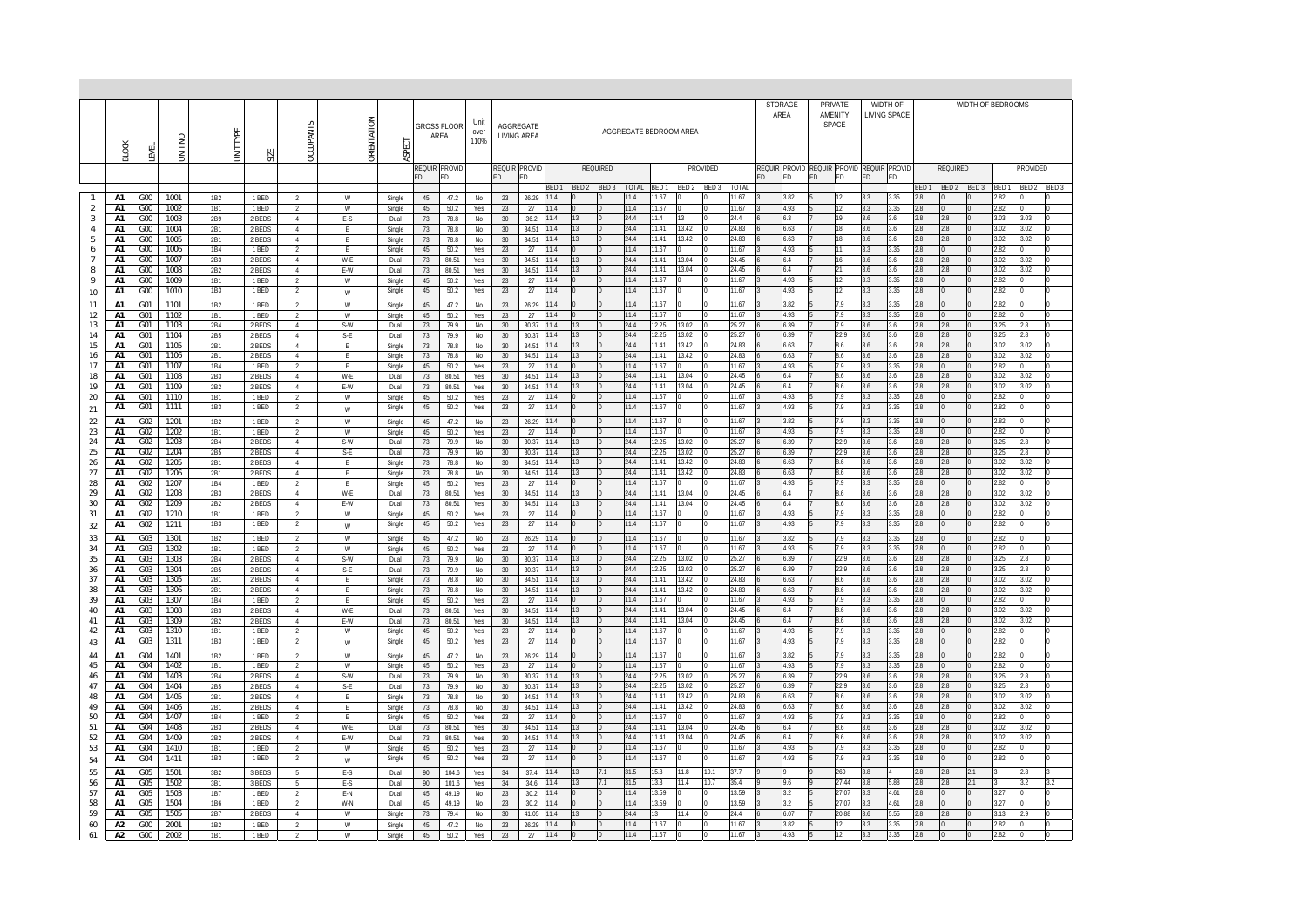| OF BEDROOMS  |              |          |
|--------------|--------------|----------|
|              |              |          |
|              | PROVIDED     |          |
|              |              |          |
| 3.03         | 3.03         | 0        |
| 3.03<br>3.02 | 3.03<br>3.02 | 0<br>0   |
| 3.02         | 3.02         | 0        |
| 2.82         | 0            | 0        |
| 2.82         | 0            | $\Omega$ |
| 2.82         | 0            | 0        |
| 2.82         | 0            | 0        |
| 2.82         | 0            | 0        |
| 2.82         | 0            | 0        |
| 2.82         | 0            | 0        |
| 3.25         | 2.8          | 0        |
| 3.25<br>3.02 | 2.8<br>3.02  | 0<br>0   |
| 3.02         | 3.02         | 0        |
| 2.82         | 0            | 0        |
| 3.02         | 3.02         | 0        |
| 3.02         | 3.02         | 0        |
| 2.82         | 0            | 0        |
| 2.82         | 0            | 0        |
| 2.82         | 0            | 0        |
| 2.82         | 0            | 0        |
| 3.25         | 2.8          | 0        |
| 3.25         | 2.8          | 0        |
| 3.02         | 3.02         | 0        |
| 3.02         | 3.02         | 0        |
| 2.82<br>3.02 | 0<br>3.02    | 0<br>0   |
| 3.02         | 3.02         | 0        |
| 2.82         | 0            | 0        |
| 2.82         | 0            | 0        |
| 2.82         | 0            | 0        |
| 2.82         | 0            | 0        |
| 3.25         | 2.8          | 0        |
| 3.25         | 2.8          | 0        |
| 3.02         | 3.02         | 0        |
| 3.02         | 3.02         | 0        |
| 2.82         | 0            | 0        |
| 3.02         | 3.02         | 0        |
| 3.02<br>2.82 | 3.02<br>0    | 0<br>0   |
| 2.82         | 0            | 0        |
|              |              |          |
| 2.82<br>2.82 | 0<br>0       | 0<br>0   |
| 3.25         | 2.8          | 0        |
| 3.25         | 2.8          | 0        |
| 3.02         | 3.02         | 0        |
| 3.02         | 3.02         | 0        |
| 2.82         | $\mathbf 0$  | 0        |
| 3.02         | 3.02         | 0        |
| 3.02         | 3.02         | 0        |
| 2.82<br>2.82 | 0<br>0       | 0<br>0   |
|              |              |          |
| 3            | 2.8          | 3        |
| 3            | 3.2          | 3.2      |
| 3.27<br>3.27 | 0<br>0       | 0<br>0   |
| 3.13         | 2.9          | 0        |
| 2.82         | 0            | 0        |
| 2.82         | 0            | 0        |
| 3.03         | 3.03         | 0        |
| 3.03         | 3.03         | 0        |
| 3.02         | 3.02         | 0        |
| 3.02         | 3.02         | 0        |

|            | <b>BLOCK</b>         | <b>EVEL</b>                        | UNIT NO      | TYPF<br>$\overline{5}$ | SIZE             | <b>CCUPANTS</b>                  | ORIENTATION  | ASPECT           | AREA      | <b>GROSS FLOOR</b> | Unit<br>over<br>110% |          | AGGREGATE<br>LIVING AREA       |          | AGGREGATE BEDROOM AREA     |                |                |                              |    | STORAGE<br>AREA | <b>PRIVATE</b><br>AMENITY<br>SPACE        |                 | <b>WIDTH OF</b><br>LIVING SPACE |              |            |            | WIDTH OF BEDROOMS |              |              |  |
|------------|----------------------|------------------------------------|--------------|------------------------|------------------|----------------------------------|--------------|------------------|-----------|--------------------|----------------------|----------|--------------------------------|----------|----------------------------|----------------|----------------|------------------------------|----|-----------------|-------------------------------------------|-----------------|---------------------------------|--------------|------------|------------|-------------------|--------------|--------------|--|
|            |                      |                                    |              |                        |                  |                                  |              |                  |           | REQUIR PROVID      |                      |          | REQUIR PROVID                  |          | REQUIRED                   |                |                | <b>PROVIDED</b>              |    |                 | REQUIR PROVID REQUIR PROVID REQUIR PROVID |                 |                                 |              |            | REQUIRED   |                   |              | PROVIDED     |  |
| 62         | A2                   | G00                                | 2003         | 2B8                    | 2 BEDS           | $\overline{4}$                   | W-S          | Dual             | ED.<br>73 | ED<br>78.4         | No                   | ED<br>30 | ED<br>36.4<br>11.4             | 13       | 24.4                       | 11.6           | 13             | 24.6                         | ED | ED<br>6.2       | ED                                        | <b>ED</b><br>21 | ED.<br>3.6                      | ED<br>3.6    | 2.8        | 2.8        |                   | 3.03         | 3.03         |  |
| 63         | A <sub>2</sub>       | G00                                | 2004         | 2B9                    | 2 BEDS           | $\overline{4}$                   | E-S          | Dual             | 73        | 78.8               | No                   | 30       | 36.2<br>11.4                   | 13       | 24.4                       | 11.4           | 13             | 24.4                         |    | 6.3             |                                           | 10 <sup>°</sup> | 3.6                             | 3.6          | 2.8        | 2.8        |                   | 3.03         | 3.03         |  |
| 64<br>65   | A2<br>A2             | G <sub>00</sub><br>G <sub>00</sub> | 2005<br>2006 | 2B1<br>2B1             | 2 BEDS<br>2 BEDS | $\overline{4}$<br>$\overline{4}$ | E<br>E       | Single<br>Single | 73<br>73  | 78.8<br>78.8       | No<br>No             | 30<br>30 | 34.51<br>11.4<br>34.51<br>11.4 | 13<br>13 | 24.4<br>24.4               | 11.41<br>11.41 | 13.42<br>13.42 | 24.83<br>24.83               |    | 5.63<br>6.63    |                                           | 16<br>16        | 3.6<br>3.6                      | 3.6<br>3.6   | 2.8<br>2.8 | 2.8<br>2.8 |                   | 3.02<br>3.02 | 3.02<br>3.02 |  |
| 66         | A2                   | G <sub>00</sub>                    | 2007         | <b>1B4</b>             | 1 BED            | 2                                | E            | Single           | 45        | 50.2               | Yes                  | 23       | 11.4<br>27                     |          | 11.4                       | 11.67          |                | 11.67                        |    | 1.93            |                                           | 10              | 3.3                             | 3.35         | 2.8        |            |                   | 2.82         |              |  |
| 67         | A2                   | G <sub>00</sub>                    | 2008         | <b>1B4</b>             | 1 BED            | 2                                | E            | Single           | 45        | 50.2               | Yes                  | 23       | 11.4<br>27                     |          | 11.4                       | 11.67          |                | 11.67                        |    | 4.93            |                                           | 10              | 3.3                             | 3.35         | 2.8        |            |                   | 2.82         |              |  |
| 68<br>69   | A2<br>A2             | G <sub>00</sub><br>G <sub>00</sub> | 2009<br>2010 | <b>1B3</b><br>1B1      | 1 BED<br>1 BED   | $\overline{2}$<br>2              | W<br>W       | Single<br>Single | 45<br>45  | 50.2<br>50.2       | Yes<br>Yes           | 23<br>23 | 11.4<br>27<br>11.4<br>27       |          | 11.4<br>11.4               | 11.67<br>11.67 |                | 11.67<br>11.67               |    | I.93<br>1.93    |                                           | 13<br>10        | 3.3<br>3.3                      | 3.35<br>3.35 | 2.8<br>2.8 |            |                   | 2.82<br>2.82 |              |  |
| 70         | A2                   | G00                                | 2011         | 1B3                    | 1 BED            | 2                                | W            | Single           | 45        | 50.2               | Yes                  | 23       | 27<br>11.4                     |          | 11.4                       | 11.67          |                | 11.67                        |    | 4.93            |                                           | 10              | 3.3                             | 3.35         | 2.8        |            |                   | 2.82         |              |  |
| 71         | A2                   | G01                                | 2101         | 1B2                    | 1 BED            | 2                                | W            | Single           | 45        | 47.2               | No                   | 23       | 26.29<br>11.4                  |          | 11.4                       | 11.67          |                | 11.67                        |    | 3.82            |                                           | 7.9             | 3.3                             | 3.35         | 2.8        |            |                   | 2.82         |              |  |
| 72         | A2                   | G01                                | 2102         | 1B1                    | 1 BED            | 2                                | W            | Single           | 45        | 50.2               | Yes                  | 23       | 11.4<br>27                     |          | 11.4                       | 11.67          |                | 11.67                        |    | 4.93            |                                           | 7.9             | 3.3 <sup>2</sup>                | 3.35         | 2.8        |            |                   | 2.82         |              |  |
| 73<br>74   | A2<br>A2             | G01<br>G01                         | 2103<br>2104 | 2B4<br>2B5             | 2 BEDS<br>2 BEDS | $\overline{4}$<br>4              | S-W<br>$S-E$ | Dual<br>Dual     | 73<br>73  | 79.9<br>79.9       | No<br>No             | 30<br>30 | 30.37<br>11.4<br>11.4<br>30.37 | 13       | 24.4<br>24.4               | 12.25<br>12.25 | 13.02<br>13.02 | 25.27<br>25.27               |    | 6.39<br>5.39    |                                           | 22.9<br>22.9    | 3.6<br>3.6                      | 3.6<br>3.6   | 2.8<br>2.8 | 2.8<br>2.8 |                   | 3.25<br>3.25 | 2.8<br>2.8   |  |
| 75         | A2                   | G01                                | 2105         | 2B1                    | 2 BEDS           | 4                                | E            | Single           | 73        | 78.8               | No                   | 30       | 11.4<br>34.51                  | 13       | 24.4                       | 11.41          | 13.42          | 24.83                        |    | 5.63            |                                           | 8.6             | 3.6                             | 3.6          | 2.8        | 2.8        |                   | 3.02         | 3.02         |  |
| 76<br>77   | A2                   | G01<br>G01                         | 2106<br>2107 | 2B1                    | 2 BEDS           | $\overline{4}$                   | E            | Single           | 73        | 78.8               | No                   | 30       | 34.51<br>11.4<br>11.4          | 13       | 24.4<br>11.4               | 11.41<br>11.67 | 13.42          | 24.83<br>11.67               |    | 5.63<br>4.93    |                                           | 8.6<br>7.9      | 3.6<br>3.3                      | 3.6<br>3.35  | 2.8<br>2.8 | 2.8        |                   | 3.02<br>2.82 | 3.02         |  |
| 78         | A2<br>A2             | G01                                | 2108         | <b>1B4</b><br>2B3      | 1 BED<br>2 BEDS  | $\overline{2}$<br>$\overline{4}$ | E<br>W-E     | Single<br>Dual   | 45<br>73  | 50.2<br>80.51      | Yes<br>Yes           | 23<br>30 | 27<br>11.4<br>34.51            | 13       | 24.4                       | 11.41          | 13.04          | 24.45                        |    | 6.4             |                                           | 8.6             | 3.6                             | 3.6          | 2.8        | 2.8        |                   | 3.02         | 3.02         |  |
| 79         | A2                   | G01                                | 2109         | 2B2                    | 2 BEDS           | $\overline{4}$                   | E-W          | Dual             | 73        | 80.51              | Yes                  | 30       | 11.4<br>34.51                  |          | 24.4                       | 11.41          | 3.04           | 24.45                        |    | 5.4             |                                           | 8.6             | 3.6                             | 3.6          | 2.8        | 2.8        |                   | 3.02         | 3.02         |  |
| 80         | A2<br>A2             | G01<br>G01                         | 2110<br>2111 | 1B1<br><b>1B3</b>      | 1 BED<br>1 BED   | 2<br>2                           | W            | Single<br>Single | 45<br>45  | 50.2<br>50.2       | Yes<br>Yes           | 23<br>23 | 27<br>11.4<br>27<br>11.4       |          | 11.4<br>11.4               | 11.67<br>11.67 |                | 11.67<br>11.67               |    | 4.93<br>4.93    |                                           | 7.9<br>7.9      | 3.3<br>3.3                      | 3.35<br>3.35 | 2.8<br>2.8 |            |                   | 2.82<br>2.82 |              |  |
| 81<br>82   | A2                   | G <sub>02</sub>                    | 2201         | 1B2                    | 1 BED            | 2                                | W<br>W       | Single           | 45        | 47.2               | No                   | 23       | 26.29<br>11.4                  |          | 11.4                       | 11.67          |                | 11.67                        |    | 3.82            |                                           | 7.9             | 3.3                             | 3.35         | 2.8        |            |                   | 2.82         |              |  |
| 83         | A2                   | G02                                | 2202         | 1B1                    | 1 BED            | $\overline{2}$                   | W            | Single           | 45        | 50.2               | Yes                  | 23       | 27<br>11.4                     |          | 11.4                       | 11.67          |                | 11.67                        |    | 4.93            |                                           | 7.9             | 3.3                             | 3.35         | 2.8        |            |                   | 2.82         |              |  |
| 84         | A2                   | G02                                | 2203         | 2B4                    | 2 BEDS           | $\overline{4}$                   | S-W          | Dual             | 73        | 79.9               | No                   | 30       | 30.37<br>11.4                  | 13       | 24.4                       | 12.25          | 13.02          | 25.27                        |    | 6.39            |                                           | 22.9            | 3.6                             | 3.6          | 2.8        | 2.8        |                   | 3.25         | 2.8          |  |
| 85<br>86   | A2<br>A2             | G02<br>G <sub>02</sub>             | 2204<br>2205 | 2B5<br>2B1             | 2 BEDS<br>2 BEDS | $\overline{4}$<br>4              | $S-E$<br>E   | Dual<br>Single   | 73<br>73  | 79.9<br>78.8       | No<br>No             | 30<br>30 | 30.37<br>11.4<br>11.4<br>34.51 | 13<br>13 | 24.4<br>24.4               | 12.25<br>11.41 | 13.02<br>13.42 | 25.27<br>24.83               |    | 5.39<br>6.63    |                                           | 22.9<br>8.6     | 3.6<br>3.6                      | 3.6<br>3.6   | 2.8<br>2.8 | 2.8<br>2.8 |                   | 3.25<br>3.02 | 2.8<br>3.02  |  |
| 87         | A2                   | G <sub>02</sub>                    | 2206         | 2B1                    | 2 BEDS           | $\overline{4}$                   | E            | Single           | 73        | 78.8               | No                   | 30       | 34.51<br>11.4                  | 13       | 24.4                       | 11.41          | 13.42          | 24.83                        |    | .63             |                                           | 8.6             | 3.6                             | 3.6          | 2.8        | 2.8        |                   | 3.02         | 3.02         |  |
| 88         | A2                   | G <sub>02</sub>                    | 2207         | <b>1B4</b>             | 1 BED            | 2                                | E            | Single           | 45        | 50.2               | Yes                  | 23       | 27<br>11.4                     |          | 11.4                       | 11.67          |                | 11.67                        |    | 4.93            |                                           | 7.9             | 3.3                             | 3.35         | 2.8        |            |                   | 2.82         |              |  |
| 89<br>90   | A2<br>A2             | G02<br>G02                         | 2208<br>2209 | 2B3<br>2B2             | 2 BEDS<br>2 BEDS | $\overline{4}$<br>$\overline{4}$ | W-E<br>E-W   | Dual<br>Dual     | 73<br>73  | 80.51<br>80.51     | Yes<br>Yes           | 30<br>30 | 11.4<br>34.51<br>34.51<br>11.4 |          | 24.4<br>24.4               | 11.41<br>11.41 | 13.04<br>13.04 | 24.45<br>24.45               |    | ,4<br>6.4       |                                           | 8.6<br>8.6      | 3.6<br>3.6                      | 3.6<br>3.6   | 2.8<br>2.8 | 2.8<br>2.8 |                   | 3.02<br>3.02 | 3.02<br>3.02 |  |
| 91         | A2                   | G <sub>02</sub>                    | 2210         | 1B1                    | 1 BED            | $\overline{2}$                   | W            | Single           | 45        | 50.2               | Yes                  | 23       | 27<br>11.4                     |          | 11.4                       | 11.67          |                | 11.67                        |    | 4.93            |                                           | 7.9             | 3.3                             | 3.35         | 2.8        |            |                   | 2.82         |              |  |
| 92         | A2                   | G02                                | 2211         | <b>1B3</b>             | 1 BED            | 2                                | W            | Single           | 45        | 50.2               | Yes                  | 23       | 27<br>11.4                     |          | 11.4                       | 11.67          |                | 1.67                         |    | 4.93            |                                           | 7.9             | 3.3                             | 3.35         | 2.8        |            |                   | 2.82         |              |  |
| 93         | A <sub>2</sub>       | G03                                | 2301         | 1B2                    | 1 BED            | 2                                | W            | Single           | 45        | 47.2               | No                   | 23       | 26.29<br>11.4                  |          | 11.4                       | 11.67          |                | 11.67                        |    | 3.82            |                                           | 7.9             | 3.3                             | 3.35         | 2.8        |            |                   | 2.82         |              |  |
| 94<br>95   | A2<br>A2             | G <sub>0</sub> 3<br>G03            | 2302<br>2303 | 1B1<br>2B4             | 1 BED<br>2 BEDS  | 2<br>4                           | W<br>S-W     | Single<br>Dual   | 45<br>73  | 50.2<br>79.9       | Yes<br>No            | 23<br>30 | 27<br>11.4<br>11.4<br>30.37    |          | 11.4<br>24.4               | 11.67<br>12.25 | 13.02          | 11.67<br>25.27               |    | 4.93<br>5.39    |                                           | 7.9<br>22.9     | 3.3<br>3.6                      | 3.35<br>3.6  | 2.8<br>2.8 | 2.8        |                   | 2.82<br>3.25 | 2.8          |  |
| 96         | A2                   | G03                                | 2304         | 2B5                    | 2 BEDS           | 4                                | $S-E$        | Dual             | 73        | 79.9               | No                   | 30       | 30.37<br>11.4                  | 13       | 24.4                       | 12.25          | 13.02          | 25.27                        |    | 6.39            |                                           | 22.9            | 3.6                             | 3.6          | 2.8        | 2.8        |                   | 3.25         | 2.8          |  |
| 97         | A2                   | G <sub>03</sub>                    | 2305<br>2306 | 2B1<br>2B1             | 2 BEDS<br>2 BEDS | $\overline{4}$                   | E<br>E       | Single           | 73        | 78.8               | No                   | 30       | 11.4<br>34.51<br>11.4          | 13       | 24.4<br>24.4               | 11.41<br>11.41 | 13.42<br>13.42 | 24.83<br>24.83               |    | 5.63<br>5.63    |                                           | 8.6<br>8.6      | 3.6<br>3.6                      | 3.6<br>3.6   | 2.8<br>2.8 | 2.8<br>2.8 |                   | 3.02<br>3.02 | 3.02<br>3.02 |  |
| 98<br>99   | A2<br>A2             | G03<br>G03                         | 2307         | <b>1B4</b>             | 1 BED            | 4<br>2                           | E            | Single<br>Single | 73<br>45  | 78.8<br>50.2       | No<br>Yes            | 30<br>23 | 34.51<br>27<br>11.4            |          | 11.4                       | 11.67          |                | 11.67                        |    | 4.93            |                                           | 7.9             | 3.3                             | 3.35         | 2.8        |            |                   | 2.82         |              |  |
| 100        | A2                   | G03                                | 2308         | 2B3                    | 2 BEDS           |                                  | W-E          | Dual             | 73        | 80.51              | Yes                  | 30       | 11.4<br>34.51                  |          | 24.4                       | 11.41          | 13.04          | 24.45                        |    |                 |                                           |                 |                                 |              | 28         |            |                   | .02          | 3.02         |  |
| 101<br>102 | A <sub>2</sub><br>A2 | G <sub>03</sub><br>G <sub>03</sub> | 2309<br>2310 | 2B2<br>1B1             | 2 BEDS<br>1 BED  | $\overline{4}$<br>$\overline{2}$ | E-W<br>W     | Dual<br>Single   | 73<br>45  | 80.51<br>50.2      | Yes<br>Yes           | 30<br>23 | 11.4<br>34.51<br>11.4<br>27    |          | 24.4<br>11.4               | 11.41<br>11.67 | 13.04          | 24.45<br>11.67               |    | 6.4<br>4.93     |                                           | 8.6<br>7.9      | 3.6<br>3.3                      | 3.6<br>3.35  | 2.8<br>2.8 | 2.8        |                   | 3.02<br>2.82 | 3.02         |  |
| 103        | A2                   | G03                                | 2311         | 1B3                    | 1 BED            | $\overline{2}$                   | W            | Single           | 45        | 50.2               | Yes                  | 23       | 27<br>11.4                     |          | 11.4<br>$\Omega$           | 11.67          |                | 11.67                        |    | 4.93            |                                           | 7.9             | 3.3                             | 3.35         | 2.8        |            |                   | 2.82         |              |  |
| 104        | A2                   | G04                                | 2401         | 1B2                    | 1 BED            | $\overline{2}$                   | W            | Single           | 45        | 47.2               | No                   | 23       | 26.29 11.4                     |          | 11.4                       | 11.67          |                | 11.67                        |    | 3.82            |                                           | 7.9             | 3.3                             | 3.35         | 2.8        |            |                   | 2.82         |              |  |
| 105        | A2                   | G04                                | 2402         | 1B1                    | 1 BED            | $\overline{2}$                   | W            | Single           | 45        | 50.2               | Yes                  | 23       | 27<br>11.4                     |          | 11.4                       | 11.67          |                | 11.67                        |    | 4.93            |                                           | 7.9             | 3.3                             | 3.35         | 2.8        |            |                   | 2.82         |              |  |
| 106<br>107 | A2<br>A2             | G04<br>G04                         | 2403<br>2404 | 2B4<br>2B5             | 2 BEDS<br>2 BEDS | 4<br>4                           | S-W<br>S-E   | Dual<br>Dual     | 73<br>73  | 79.9<br>79.9       | No<br>No             | 30<br>30 | 11.4<br>30.37<br>11.4<br>30.37 | 13<br>13 | 24.4<br>24.4               | 12.25<br>12.25 | 13.02<br>13.02 | 25.27<br>25.27               |    | 6.39<br>6.39    |                                           | 22.9<br>22.9    | 3.6<br>3.6                      | 3.6<br>3.6   | 2.8<br>2.8 | 2.8<br>2.8 |                   | 3.25<br>3.25 | 2.8<br>2.8   |  |
| 108        | A2                   | G04                                | 2405         | 2B1                    | 2 BEDS           | 4                                | E            | Single           | 73        | 78.8               | No                   | 30       | 11.4<br>34.51                  | 13       | 24.4                       | 11.41          | 13.42          | 24.83                        |    | 6.63            |                                           | 8.6             | 3.6                             | 3.6          | 2.8        | 2.8        |                   | 3.02         | 3.02         |  |
| 109        | A2                   | G04                                | 2406         | 2B1                    | 2 BEDS           | 4                                | E            | Single           | 73        | 78.8               | No                   | 30       | 11.4<br>34.51                  |          | 24.4                       | 11.41          | 13.42          | 24.83                        |    | 6.63            |                                           | 8.6             | 3.6                             | 3.6          | 2.8        | 2.8        |                   | 3.02<br>2.82 | 3.02         |  |
| 110<br>111 | A2<br>A2             | G04<br>G04                         | 2407<br>2408 | 1B4<br>2B3             | 1 BED<br>2 BEDS  | 2<br>4                           | E<br>W-E     | Single<br>Dual   | 45<br>73  | 50.2<br>80.51      | Yes<br>Yes           | 23<br>30 | 27<br>11.4<br>11.4<br>34.51    | 13       | 11.4<br>24.4               | 11.67<br>11.41 | 13.04          | 11.67<br>24.45               |    | 4.93<br>6.4     |                                           | 7.9<br>8.6      | 3.3<br>3.6                      | 3.35<br>3.6  | 2.8<br>2.8 | 2.8        |                   | 3.02         | 3.02         |  |
| 112        | A2                   | G04                                | 2409         | 2B2                    | 2 BEDS           | 4                                | E-W          | Dual             | 73        | 80.51              | Yes                  | 30       | 34.51<br>11.4                  | 13       | 24.4                       | 11.41          | 13.04          | 24.45                        |    | 6.4             |                                           | 8.6             | 3.6                             | 3.6          | 2.8        | 2.8        |                   | 3.02         | 3.02         |  |
| 113        | A <sub>2</sub><br>A2 | G04<br>G04                         | 2410         | 1B1<br>1B3             | 1 BED<br>1 BED   | $\overline{2}$                   | W<br>W       | Single           | 45        | 50.2               | Yes                  | 23       | 27<br>11.4<br>27<br>11.4       |          | 11.4<br>11.4               | 11.67<br>11.67 |                | 11.67<br>11.67               |    | 4.93<br>4.93    |                                           | 7.9<br>7.9      | 3.3<br>3.3                      | 3.35<br>3.35 | 2.8<br>2.8 |            |                   | 2.82<br>2.82 |              |  |
| 114        |                      |                                    | 2411         |                        |                  | $\overline{2}$                   |              | Single           | 45        | 50.2               | Yes                  | 23       |                                |          |                            |                |                |                              |    |                 |                                           |                 |                                 |              |            |            |                   |              |              |  |
| 115<br>116 | A <sub>2</sub><br>A2 | G05<br>G05                         | 2501<br>2502 | 3B2<br>3B1             | 3 BEDS<br>3 BEDS | -5<br>5                          | E-S<br>E-S   | Dual<br>Dual     | 90<br>90  | 104.6<br>101.6     | Yes<br>Yes           | 34<br>34 | 37.4<br>11.4<br>11.4<br>34.6   | 13       | 7.1<br>31.5<br>7.1<br>31.5 | 15.8<br>13.3   | 11.8<br>11.4   | 37.7<br>10.1<br>35.4<br>10.7 |    | 9.6             |                                           | 260<br>27.44    | 3.8<br>3.8                      | 5.88         | 2.8<br>2.8 | 2.8<br>2.8 | 2.1<br>2.1        |              | 2.8<br>3.2   |  |
| 117        | A2                   | G05                                | 2503         | 1B7                    | 1 BED            | $\overline{2}$                   | E-N          | Dual             | 45        | 49.19              | No                   | 23       | 11.4<br>30.2                   |          | 11.4                       | 13.59          |                | 13.59                        |    | 3.2             |                                           | 27.07           | 3.3                             | 4.61         | 2.8        |            |                   | 3.27         |              |  |
| 118        | A2                   | G05<br>G05                         | 2504<br>2505 | 1B6<br>2B7             | 1 BED            | 2                                | W-N          | Dual             | 45        | 49.19              | No                   | 23       | 30.2<br>11.4<br>41.05 11.4     |          | 11.4<br>24.4               | 13.59<br>13    | 11.4           | 13.59<br>24.4                |    | 3.2<br>6.07     |                                           | 27.07<br>20.88  | 3.3<br>3.6                      | 4.61<br>5.55 | 2.8<br>2.8 | 2.8        |                   | 3.27<br>3.13 | 2.9          |  |
| 119<br>120 | A2<br>A3             | G00                                | 3001         | 1B2                    | 2 BEDS<br>1 BED  | 4<br>$\overline{2}$              | W<br>W       | Single<br>Single | 73<br>45  | 79.4<br>47.2       | No<br>No             | 30<br>23 | 26.29 11.4                     |          | 11.4                       | 11.67          |                | 11.67                        |    | 3.82            |                                           | 12              | 3.3                             | 3.35         | 2.8        |            |                   | 2.82         |              |  |
| 121        | A3                   | G00                                | 3002         | 1B1                    | 1 BED            | 2                                | W            | Single           | 45        | 50.2               | Yes                  | 23       | 11.4<br>27                     |          | 11.4                       | 11.67          |                | 11.67                        |    | 4.93            |                                           | 12              |                                 | 3.35         | 2.8        |            |                   | 2.82         |              |  |
| 122        | A <sub>3</sub>       | G00                                | 3003         | 2B8                    | 2 BEDS           | 4                                | W-S          | Dual             | 73        | 78.4               | No                   | 30       | 11.4<br>36.4                   | 13<br>13 | 24.4                       | 11.6<br>11.4   | 13             | 24.6<br>24.4                 |    | 6.2<br>6.3      |                                           | 22              | 3.6                             | 3.6          | 2.8        | 2.8<br>2.8 |                   | 3.03         | 3.03         |  |
| 123<br>124 | A3<br>A3             | G00<br>G00                         | 3004<br>3005 | 2B9<br>2B1             | 2 BEDS<br>2 BEDS | 4<br>4                           | E-S<br>E.    | Dual<br>Single   | 73<br>73  | 78.8<br>78.8       | No<br>No             | 30<br>30 | 11.4<br>36.2<br>34.51<br>11.4  | 13       | 24.4<br>24.4               | 11.41          | 13.42          | 24.83                        |    | 6.63            |                                           | 22<br>20        | 3.6<br>3.6                      | 3.6<br>3.6   | 2.8<br>2.8 | 2.8        |                   | 3.03<br>3.02 | 3.03<br>3.02 |  |
| 125        | A3                   | G00                                | 3006         | 2B1                    | 2 BEDS           | $\overline{4}$                   | E            | Single           | 73        | 78.8               | No                   | 30       | 11.4<br>34.51                  | 13       | 24.4                       | 11.41          | 13.42          | 24.83                        |    | 6.63            |                                           | 20              | 3.6                             | 3.6          | 2.8        | 2.8        |                   | 3.02         | 3.02         |  |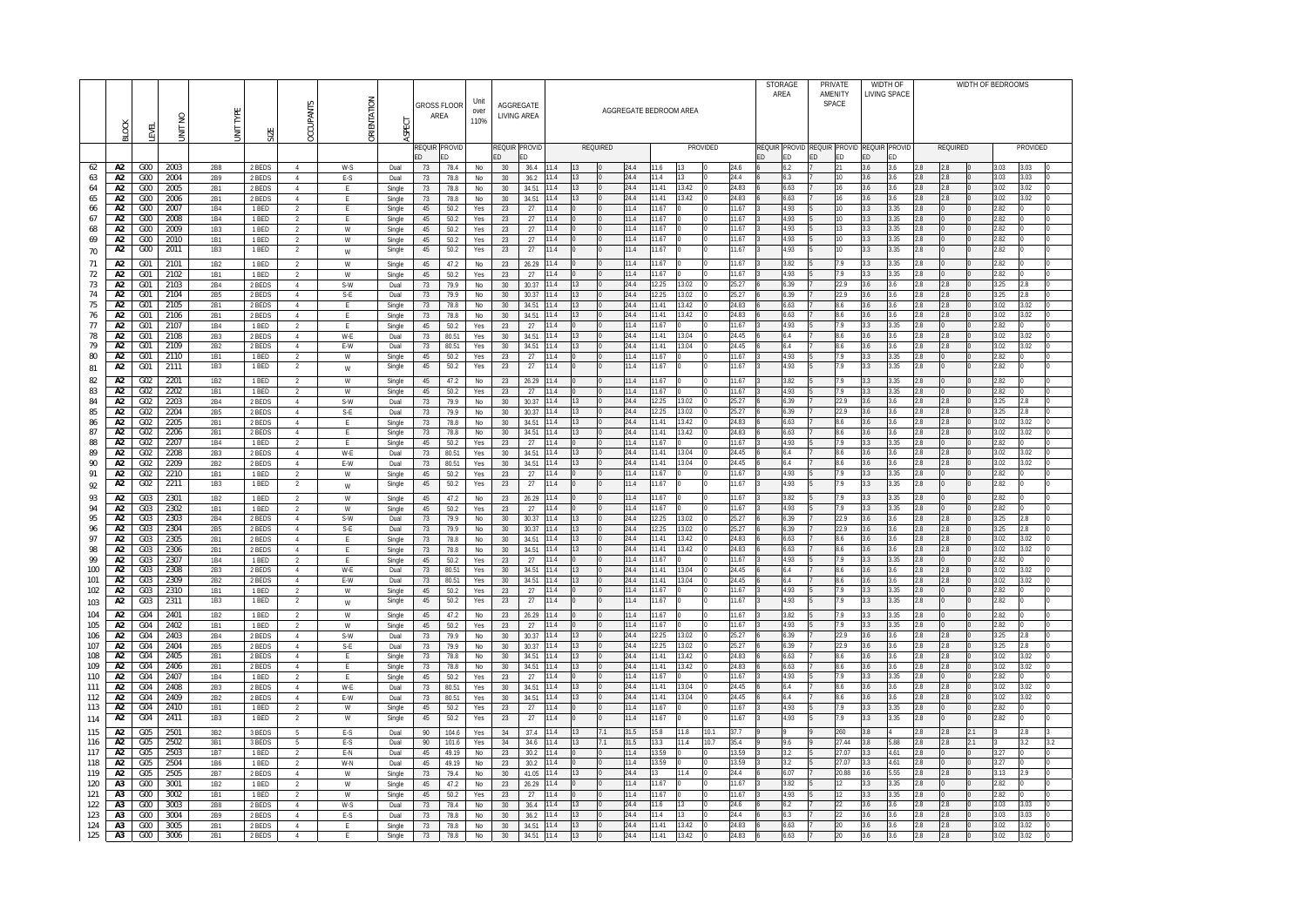| OF BEDROOMS       |                      |                |
|-------------------|----------------------|----------------|
|                   |                      |                |
|                   |                      |                |
|                   |                      |                |
|                   | <b>PROVIDED</b>      |                |
|                   |                      |                |
| 2.82              | 0                    | 0              |
| 3.02<br>3.02      | 3.02<br>3.02         | 0<br>0         |
| 2.82              | 0                    | 0              |
| 2.82              | 0                    | 0              |
| 2.82              | 0                    | 0              |
| 2.82<br>3.25      | $\mathbf 0$<br>2.8   | 0<br>0         |
| 3.25              | 2.8                  | 0              |
| 3.02              | 3.02                 | 0              |
| 3.02              | 3.02                 | 0              |
| 2.82<br>3.02      | $\mathbf{0}$<br>3.02 | 0<br>0         |
| 3.02              | 3.02                 | 0              |
| 2.82              | 0                    | 0              |
| 2.82              | 0                    | 0              |
| $2.\overline{82}$ | 0                    | $\overline{0}$ |
| 2.82<br>3.25      | 0<br>2.8             | 0<br>0         |
| 3.25              | 2.8                  | 0              |
| 3.02              | 3.02                 | 0              |
| 3.02              | 3.02                 | 0              |
| 2.82<br>3.02      | 0<br>3.02            | 0<br>0         |
| 3.02              | 3.02                 | 0              |
| 2.82              | 0                    | 0              |
| 2.82              | 0                    | 0              |
| 2.82              | 0                    | 0              |
| 2.82              | 0                    | 0              |
| 3.25<br>3.25      | 2.8<br>2.8           | 0<br>0         |
| 3.02              | 3.02                 | 0              |
| 3.02              | 3.02                 | 0              |
| 2.82<br>3.02      | 0<br>3.02            | 0<br>0         |
| 3.02              | 3.02                 | 0              |
| 2.82              | 0                    | 0              |
| 2.82              | 0                    | 0              |
| 2.82              | 0                    | 0              |
| 2.82<br>3.25      | 0<br>2.8             | 0<br>0         |
| 3.25              | 2.8                  | 0              |
| 3.02              | 3.02                 | 0              |
| 3.02              | 3.02                 | 0              |
| 2.82<br>3.02      | 0<br>3.02            | 0<br>0         |
| 3.02              | 3.02                 | 0              |
| 2.82              | 0                    | 0              |
| 2.82              | 0                    | 0              |
| 3                 | 2.8                  | 3              |
| 3<br>3.27         | 3.2<br>0             | 3.2<br>0       |
| 3.27              | 0                    | 0              |
| 3.13              | 2.9                  | 0              |
| 2.82              | 0<br>0               | 0<br>0         |
| 2.82<br>3.03      | 3.03                 | 0              |
| 3.03              | 3.03                 | 0              |
| 3.02              | 3.02                 | 0              |
| 3.02<br>2.82      | 3.02<br>$\mathbf{0}$ | 0<br>0         |
| 3.02              | 3.02                 | 0              |
| 2.82              | 0                    | 0              |
| 2.82              | 0                    | 0              |

|            | <b>BLOCK</b>                     | LEVEL                              | $\frac{1}{2}$<br><b>SINT</b> | TYPE<br><b>TINU</b>    | SIZE             | <b>OCCUPANTS</b>                 | ORIENTATION | ASPECT           |                     | <b>GROSS FLOOR</b><br>AREA | Unit<br>over<br>110% |          | AGGREGATE<br>LIVING AREA |              |          | AGGREGATE BEDROOM AREA |                |                |                |    | <b>STORAGE</b><br>AREA | AMENITY                                  | <b>PRIVATE</b><br>SPACE | <b>WIDTH OF</b><br>LIVING SPACE |                     |            |            | WIDTH OF BEDROOMS |              |              |  |
|------------|----------------------------------|------------------------------------|------------------------------|------------------------|------------------|----------------------------------|-------------|------------------|---------------------|----------------------------|----------------------|----------|--------------------------|--------------|----------|------------------------|----------------|----------------|----------------|----|------------------------|------------------------------------------|-------------------------|---------------------------------|---------------------|------------|------------|-------------------|--------------|--------------|--|
|            |                                  |                                    |                              |                        |                  |                                  |             |                  | <b>REQUIR</b><br>ED | PROVID<br>ED               |                      | ED       | REQUIR PROVID<br>ED      |              |          | REQUIRED               |                |                | PROVIDED       | ED | ED                     | REQUIR PROVID REQUIR PROVID REQUIR<br>ED | <b>ED</b>               | <b>ED</b>                       | <b>PROVID</b><br>ED |            | REQUIRED   |                   |              | PROVIDED     |  |
| 126        | A3                               | G <sub>00</sub>                    | 3007                         | <b>1B4</b>             | 1 BED            | 2                                | E           | Single           | 45                  | 50.2                       | Yes                  | 23       | 27                       | 11.4         |          | 11.4                   | 11.67          |                | 11.67          |    | 4.93                   |                                          | 12                      | 3.3                             | 3.35                | 2.8        |            | 2.82              |              |              |  |
| 127<br>128 | A3<br>A <sub>3</sub>             | G <sub>00</sub><br>G <sub>00</sub> | 3008<br>3009                 | 2B3<br>2B2             | 2 BEDS<br>2 BEDS | $\overline{4}$<br>$\overline{4}$ | W-E<br>E-W  | Dual             | 73<br>73            | 80.51                      | Yes                  | 30<br>30 | 34.51<br>34.51           | 11.4<br>11.4 | 13<br>13 | 24.4<br>24.4           | 11.41<br>11.41 | 13.04<br>3.04  | 24.45<br>24.45 |    | 6.4<br>6.4             |                                          | 20<br>20                | 3.6<br>3.6                      | 3.6<br>3.6          | 2.8<br>2.8 | 2.8<br>2.8 |                   | 3.02<br>3.02 | 3.02<br>3.02 |  |
| 129        | A <sub>3</sub>                   | G <sub>00</sub>                    | 3010                         | <b>1B1</b>             | 1 BED            | $\overline{2}$                   | W           | Dual<br>Single   | 45                  | 80.51<br>50.2              | Yes<br>Yes           | 23       | 27                       | 11.4         |          | 11.4                   | 11.67          |                | 11.67          |    | 4.93                   |                                          | 12                      | 3.3                             | 3.35                | 2.8        |            |                   | 2.82         |              |  |
| 130        | A3                               | G <sub>00</sub>                    | 3011                         | 1B3                    | 1 BED            | 2                                | W           | Single           | 45                  | 50.2                       | Yes                  | 23       | 27                       | 11.4         |          | 11.4                   | 11.67          |                | 11.67          |    | 4.93                   |                                          | 12                      | 3.3                             | 3.35                | 2.8        |            |                   | 2.82         |              |  |
| 131        | A3                               | G01                                | 3101                         | 1B <sub>2</sub>        | 1 BED            | 2                                | W           | Single           | 45                  | 47.2                       | No                   | 23       | 26.29                    | 11.4         |          | 11.4                   | 11.67          |                | 11.67          |    | 3.82                   |                                          | 7.9                     | 3.3                             | 3.35                | 2.8        |            | 2.82              |              |              |  |
| 132        | A <sub>3</sub>                   | G01                                | 3102                         | <b>1B1</b>             | 1 BED            | 2                                | W           | Single           | 45                  | 50.2                       | Yes                  | 23       | 27                       | 11.4         |          | 11.4                   | 11.67          |                | 11.67          |    | 4.93                   |                                          | 7.9                     | 3.3                             | 3.35                | 2.8        |            | 2.82              |              |              |  |
| 133        | A3                               | G01                                | 3103                         | 2B4                    | 2 BEDS           | $\overline{4}$                   | $S-W$       | Dual             | 73                  | 79.9                       | No                   | 30       | 30.37                    | 11.4         | 13       | 24.4                   | 12.25          | 13.02          | 25.27          |    | 6.39                   |                                          | 22.9                    | 3.6                             | 3.6                 | 2.8        | 2.8        | 3.25              |              | 2.8          |  |
| 134<br>135 | A <sub>3</sub><br>A <sub>3</sub> | G01<br>G01                         | 3104<br>3105                 | 2B5<br>2B1             | 2 BEDS<br>2 BEDS | $\overline{4}$<br>$\overline{4}$ | $S-E$<br>E  | Dual<br>Single   | 73<br>73            | 79.9<br>78.8               | No<br>No             | 30<br>30 | 30.37<br>34.51           | 11.4<br>11.4 | 13<br>13 | 24.4<br>24.4           | 12.25<br>11.41 | 13.02<br>13.42 | 25.27<br>24.83 |    | 6.39<br>6.63           |                                          | 22.9<br>8.6             | 3.6<br>3.6                      | 3.6<br>3.6          | 2.8<br>2.8 | 2.8<br>2.8 | 3.02              | 3.25         | 2.8<br>3.02  |  |
| 136        | A <sub>3</sub>                   | G01                                | 3106                         | 2B1                    | 2 BEDS           | $\overline{4}$                   | E           | Single           | 73                  | 78.8                       | No                   | 30       | 34.51                    | 11.4         | 13       | 24.4                   | 11.41          | 13.42          | 24.83          |    | 6.63                   |                                          | 8.6                     | 3.6                             | 3.6                 | 2.8        | 2.8        | 3.02              |              | 3.02         |  |
| 137        | A3                               | G01                                | 3107                         | <b>1B4</b>             | 1 BED            | 2                                | E           | Single           | 45                  | 50.2                       | Yes                  | 23       | 27                       | 11.4         |          | 11.4                   | 11.67          |                | 11.67          |    | 4.93                   |                                          | 7.9                     | 3.3                             | 3.35                | 2.8        |            | 2.82              |              |              |  |
| 138        | A <sub>3</sub>                   | G01                                | 3108                         | 2B3                    | 2 BEDS           | $\overline{4}$                   | W-E         | Dual             | 73                  | 80.51                      | Yes                  | 30       | 34.51                    | 11.4         | 13       | 24.4                   | 11.41          | 13.04          | 24.45          |    |                        |                                          | B.6                     | 3.6                             | .6                  | 2.8        | 2.8        | 3.02              |              | 3.02         |  |
| 139<br>140 | A3<br>A3                         | G01<br>G01                         | 3109<br>3110                 | 2B2<br>1B1             | 2 BEDS<br>1 BED  | $\overline{4}$<br>$\overline{2}$ | E-W<br>W    | Dual<br>Single   | 73<br>45            | 80.51<br>50.2              | Yes<br>Yes           | 30<br>23 | 34.51<br>27              | 11.4<br>11.4 | 13       | 24.4<br>11.4           | 11.41<br>11.67 | 13.04          | 24.45<br>11.67 |    | 6.4<br>4.93            |                                          | 8.6<br>7.9              | 3.6<br>3.3                      | 3.6<br>3.35         | 2.8<br>2.8 | 2.8        | 2.82              | 3.02         | 3.02         |  |
| 141        | A <sub>3</sub>                   | G <sub>01</sub>                    | 3111                         | 1B3                    | 1 BED            | 2                                | W           | Single           | 45                  | 50.2                       | Yes                  | 23       | 27                       | 11.4         |          | 11.4                   | 11.67          |                | 11.67          |    | 4.93                   |                                          | 7.9                     | 3.3                             | 3.35                | 2.8        |            |                   | 2.82         |              |  |
| 142        | A3                               | G <sub>02</sub>                    | 3201                         | 1B <sub>2</sub>        | 1 BED            | 2                                | W           | Single           | 45                  | 47.2                       | No                   | 23       | 26.29                    | 11.4         |          | 11.4                   | 11.67          |                | 11.67          |    | 3.82                   |                                          | 7.9                     | 3.3                             | 3.35                | 2.8        |            | 2.82              |              |              |  |
| 143        | A <sub>3</sub>                   | G <sub>02</sub>                    | 3202                         | <b>1B1</b>             | 1 BED            | $\overline{2}$                   | W           | Single           | 45                  | 50.2                       | Yes                  | 23       | 27                       | 11.4         |          | 11.4                   | 11.67          |                | 11.67          |    | 4.93                   |                                          | 7.9                     | 3.3                             | 3.35                | 2.8        |            | 2.82              |              |              |  |
| 144        | A <sub>3</sub>                   | G02                                | 3203                         | 2B4                    | 2 BEDS           | $\overline{4}$                   | S-W         | Dual             | 73                  | 79.9                       | No                   | 30       | 30.37                    | 11.4         | 13       | 24.4                   | 12.25          | 13.02          | 25.27          |    | 6.39                   |                                          | 22.9                    | 3.6                             | 3.6                 | 2.8        | 2.8        | 3.25              |              | 2.8          |  |
| 145<br>146 | A3<br>A <sub>3</sub>             | G02<br>G02                         | 3204<br>3205                 | 2B5<br>2B1             | 2 BEDS<br>2 BEDS | $\overline{4}$<br>$\overline{4}$ | $S-E$<br>E  | Dual<br>Single   | 73<br>73            | 79.9<br>78.8               | No<br>No             | 30<br>30 | 30.37<br>34.51           | 11.4<br>11.4 | 13<br>13 | 24.4<br>24.4           | 12.25<br>11.41 | 13.02<br>13.42 | 25.27<br>24.83 |    | 6.39<br>6.63           |                                          | 22.9<br>8.6             | 3.6<br>3.6                      | 3.6<br>3.6          | 2.8<br>2.8 | 2.8<br>2.8 | 3.25<br>3.02      |              | 2.8<br>3.02  |  |
| 147        | A3                               | G <sub>02</sub>                    | 3206                         | 2B1                    | 2 BEDS           | $\overline{4}$                   | E           | Single           | 73                  | 78.8                       | No                   | 30       | 34.51                    | 11.4         | 13       | 24.4                   | 11.41          | 13.42          | 24.83          |    | 6.63                   |                                          | 8.6                     | 3.6                             | 3.6                 | 2.8        | 2.8        |                   | 3.02         | 3.02         |  |
| 148        | A3                               | G02                                | 3207                         | <b>1B4</b>             | 1 BED            | 2                                | E           | Single           | 45                  | 50.2                       | Yes                  | 23       | 27                       | 11.4         |          | 11.4                   | 11.67          |                | 11.67          |    | 4.93                   |                                          | 7.9                     | 3.3                             | 3.35                | 2.8        |            | 2.82              |              |              |  |
| 149        | A <sub>3</sub>                   | G02                                | 3208                         | 2B3                    | 2 BEDS           | $\overline{4}$                   | W-E         | Dual             | 73                  | 80.51                      | Yes                  | 30       | 34.51                    | 11.4         | 13       | 24.4                   | 11.41          | 13.04          | 24.45          |    | 6.4                    |                                          | 8.6                     | 3.6                             | 3.6                 | 2.8        | 2.8        |                   | 3.02         | 3.02         |  |
| 150<br>151 | A <sub>3</sub><br>A <sub>3</sub> | G <sub>02</sub><br>G02             | 3209<br>3210                 | 2B2<br>1B1             | 2 BEDS<br>1 BED  | $\overline{4}$<br>2              | E-W<br>W    | Dual<br>Single   | 73<br>45            | 80.51<br>50.2              | Yes<br>Yes           | 30<br>23 | 34.51<br>27              | 11.4<br>11.4 | 13       | 24.4<br>11.4           | 11.41<br>11.67 | 13.04          | 24.45<br>11.67 |    | 6.4<br>4.93            |                                          | 8.6<br>7.9              | 3.6<br>3.3                      | 3.6<br>3.35         | 2.8<br>2.8 | 2.8        | 2.82              | 3.02         | 3.02         |  |
| 152        | A <sub>3</sub>                   | G <sub>02</sub>                    | 3211                         | 1B3                    | 1 BED            | 2                                | W           | Single           | 45                  | 50.2                       | Yes                  | 23       | 27                       | 11.4         |          | 11.4                   | 11.67          |                | 11.67          |    | 4.93                   |                                          | 7.9                     | 3.3                             | 3.35                | 2.8        |            |                   | 2.82         |              |  |
| 153        | A3                               | G03                                | 3301                         | 1B2                    | 1 BED            | $\overline{2}$                   | W           | Single           | 45                  | 47.2                       | No                   | 23       | 26.29                    | 11.4         |          | 11.4                   | 11.67          |                | 11.67          |    | 3.82                   |                                          | 7.9                     | 3.3                             | 3.35                | 2.8        |            |                   | 2.82         |              |  |
| 154        | A3                               | G03                                | 3302                         | 1B1                    | 1 BED            | 2                                | W           | Single           | 45                  | 50.2                       | Yes                  | 23       | 27                       | 11.4         |          | 11.4                   | 11.67          |                | 11.67          |    | 4.93                   |                                          | 7.9                     | 3.3                             | 3.35                | 2.8        |            | 2.82              |              |              |  |
| 155        | A <sub>3</sub>                   | G03                                | 3303                         | 2B4                    | 2 BEDS           | $\overline{4}$                   | S-W         | Dual             | 73                  | 79.9                       | No                   | 30       | 30.37                    | 11.4         | 13       | 24.4                   | 12.25          | 13.02          | 25.27          |    | 6.39                   |                                          | 22.9                    | 3.6                             | 3.6                 | 2.8        | 2.8        |                   | 3.25         | 2.8          |  |
| 156        | A <sub>3</sub>                   | G03                                | 3304                         | 2B5                    | 2 BEDS           | $\overline{4}$                   | $S-E$       | Dual             | 73                  | 79.9                       | No                   | 30       | 30.37                    | 11.4         | 13       | 24.4                   | 12.25          | 13.02          | 25.27          |    | 6.39                   |                                          | 22.9                    | 3.6                             | 3.6                 | 2.8        | 2.8        | 3.25              |              | 2.8          |  |
| 157<br>158 | A <sub>3</sub><br>A <sub>3</sub> | G03<br>G03                         | 3305<br>3306                 | 2B1<br>2B1             | 2 BEDS<br>2 BEDS | $\overline{4}$<br>$\overline{4}$ | E<br>E      | Single<br>Single | 73<br>73            | 78.8<br>78.8               | No<br>No             | 30<br>30 | 34.51<br>34.51           | 11.4<br>11.4 | 13<br>13 | 24.4<br>24.4           | 11.41<br>11.41 | 13.42<br>13.42 | 24.83<br>24.83 |    | 6.63<br>6.63           |                                          | 8.6<br>8.6              | 3.6<br>3.6                      | 3.6<br>3.6          | 2.8<br>2.8 | 2.8<br>2.8 | 3.02<br>3.02      |              | 3.02<br>3.02 |  |
| 159        | A <sub>3</sub>                   | G03                                | 3307                         | <b>1B4</b>             | 1 BED            | 2                                | E           | Single           | 45                  | 50.2                       | Yes                  | 23       | 27                       | 11.4         |          | 11.4                   | 11.67          |                | 1.67           |    | 1.93                   |                                          | 7.9                     | 3.3                             | 3.35                | 2.8        |            | 2.82              |              |              |  |
| 160        | A3                               | G03                                | 3308                         | 2B3                    | 2 BEDS           | $\overline{4}$                   | W-E         | Dual             | 73                  | 80.51                      | Yes                  | 30       | 34.51                    | 11.4         | 13       | 24.4                   | 11.41          | 13.04          | 24.45          |    | 6.4                    |                                          | 8.6                     | 3.6                             | 3.6                 | 2.8        | 2.8        | 3.02              |              | 3.02         |  |
| 161        | A3                               | G <sub>03</sub>                    | 3309                         | 2B2                    | 2 BEDS           | $\overline{4}$                   | E-W         | Dual             | 73                  | 80.51                      | Yes                  | 30       | 34.51                    | 11.4         | 13       | 24.4                   | 11.41          | 13.04          | 24.45          |    | 6.4                    |                                          | 8.6                     | 3.6                             | 3.6                 | 2.8        | 2.8        | 3.02              |              | 3.02         |  |
| 162<br>163 | A3<br>A <sub>3</sub>             | G03<br>G03                         | 3310<br>3311                 | 1B1<br>1B3             | 1 BED<br>1 BED   | $\overline{2}$<br>$\mathfrak{D}$ | W<br>W      | Single<br>Single | 45<br>45            | 50.2<br>50.2               | Yes<br>Yes           | 23<br>23 | 27<br>27                 | 11.4<br>11.4 |          | 11.4<br>11.4           | 11.67<br>11.67 |                | 11.67<br>11.67 |    | 4.93<br>4.93           |                                          | 7.9<br>7.9              | 3.3<br>3.3                      | 3.35<br>3.35        | 2.8<br>2.8 |            |                   | 2.82<br>2.82 |              |  |
|            |                                  | G <sub>04</sub>                    | 3401                         |                        |                  |                                  |             |                  |                     |                            |                      | 23       |                          | 11.4         |          | 11.4                   | 11.67          |                | 11.67          |    | 3.82                   |                                          | 7.9                     | 3.3                             | 3.35                | 2.8        |            |                   | 2.82         |              |  |
| 164<br>165 | A3<br>A3                         | G <sub>04</sub>                    | 3402                         | 1B2<br>1B1             | 1 BED<br>1 BED   | 2                                | W<br>W      | Single<br>Single | 45<br>45            | 47.2<br>50.2               | No<br>Yes            | 23       | 26.29<br>27              | 11.4         |          | 11.4                   | 11.67          |                | 11.67          |    | 4.93                   |                                          | 7.9                     | 3.3                             | 3.35                | 2.8        |            | 2.82              |              |              |  |
| 166        | A3                               | G04                                | 3403                         | 2B4                    | 2 BEDS           | $\overline{4}$                   | S-W         | Dual             | 73                  | 79.9                       | No                   | 30       | 30.37                    | 11.4         | 13       | 24.4                   | 12.25          | 13.02          | 25.27          |    | 6.39                   |                                          | 22.9                    | 3.6                             | 3.6                 | 2.8        | 2.8        |                   | 3.25         | 2.8          |  |
| 167        | A3                               | G04                                | 3404                         | 2B5                    | 2 BEDS           | 4                                | S-E         | Dual             | 73                  | 79.9                       | No                   | 30       | 30.37                    | 11.4         | 13       | 24.4                   | 12.25          | 13.02          | 25.27          |    | 6.39                   |                                          | 22.9                    | 3.6                             | 3.6                 | 2.8        | 2.8        | 3.25              |              | 2.8          |  |
| 168<br>169 | A3<br>A3                         | G04<br>G <sub>04</sub>             | 3405<br>3406                 | 2B1<br>2B1             | 2 BEDS<br>2 BEDS | $\overline{4}$<br>$\overline{4}$ | E<br>E      | Single<br>Single | 73<br>73            | 78.8<br>78.8               | No<br>No             | 30<br>30 | 34.51<br>34.51           | 11.4<br>11.4 | 13<br>13 | 24.4<br>24.4           | 11.41<br>11.41 | 13.42<br>13.42 | 24.83<br>24.83 |    | 6.63<br>6.63           |                                          | 8.6<br>8.6              | 3.6<br>3.6                      | 3.6<br>3.6          | 2.8<br>2.8 | 2.8<br>2.8 | 3.02<br>3.02      |              | 3.02<br>3.02 |  |
| 170        | A3                               | G04                                | 3407                         | 1B4                    | 1 BED            | $\overline{2}$                   | E           | Single           | 45                  | 50.2                       | Yes                  | 23       | 27                       | 11.4         |          | 11.4                   | 11.67          |                | 11.67          |    | 4.93                   |                                          | 7.9                     | 3.3                             | 3.35                | 2.8        |            |                   | 2.82         |              |  |
| 171        | A <sub>3</sub>                   | G <sub>04</sub>                    | 3408                         | 2B3                    | 2 BEDS           | $\overline{4}$                   | W-E         | Dual             | 73                  | 80.51                      | Yes                  | 30       | 34.51                    | 11.4         | 13       | 24.4                   | 11.41          | 13.04          | 24.45          |    | 6.4                    |                                          | 8.6                     | 3.6                             | 3.6                 | 2.8        | 2.8        | 3.02              |              | 3.02         |  |
| 172        | A3                               | G <sub>04</sub>                    | 3409                         | 2B2                    | 2 BEDS           | $\overline{4}$                   | E-W         | Dual             | 73                  | 80.51                      | Yes                  | 30       | 34.51                    | 11.4         | 13       | 24.4                   | 11.41          | 13.04          | 24.45          |    | 6.4                    |                                          | 8.6                     | 3.6                             | 3.6                 | 2.8        | 2.8        |                   | 3.02         | 3.02         |  |
| 173<br>174 | A3<br>A3                         | GO4<br>G04                         | 3410<br>3411                 | 1B1<br>1B3             | 1 BED<br>1 BED   | $\overline{2}$<br>$\overline{a}$ | W           | Single<br>Single | 45<br>45            | 50.2<br>50.2               | Yes<br>Yes           | 23<br>23 | 27<br>27                 | 11.4<br>11.4 |          | 11.4<br>11.4           | 11.67<br>11.67 |                | 11.67<br>11.67 |    | 4.93<br>4.93           |                                          | 7.9<br>7.9              | 3.3<br>3.3                      | 3.35<br>3.35        | 2.8<br>2.8 |            | 2.82              | 2.82         |              |  |
|            |                                  |                                    | 3501                         |                        |                  | 5                                | W<br>E-S    |                  |                     |                            |                      |          |                          | 11.4         | 13       | 31.5<br>7.1            | 15.8           | 11.8           | 37.7<br>10.1   |    |                        |                                          | 260                     | 3.8                             |                     | 2.8        | 2.8        | 2.1               |              | 2.8          |  |
| 175<br>176 | A3<br>A3                         | G05<br>G05                         | 3502                         | 3B2<br>3B1             | 3 BEDS<br>3 BEDS | 5                                | E-S         | Dual<br>Dual     | 90<br>90            | 104.6<br>101.6             | Yes<br>Yes           | 34<br>34 | 37.4<br>34.6             | 11.4         | 13       | 31.5<br>7.1            | 13.3           | 11.4           | 10.7<br>35.4   |    | 9.6                    |                                          | 27.44                   | 3.8                             | 5.88                | 2.8        | 2.8        | 2.1               |              | 3.2          |  |
| 177        | A3                               | G05                                | 3503                         | 1B7                    | 1 BED            | $\overline{2}$                   | E-N         | Dual             | 45                  | 49.19                      | No                   | 23       | 30.2                     | 11.4         |          | 11.4                   | 13.59          |                | 13.59          |    | 3.2                    |                                          | 27.07                   | 3.3                             | 4.61                | 2.8        |            | 3.27              |              |              |  |
| 178        | A <sub>3</sub>                   | G05                                | 3504                         | 1B6                    | 1 BED            | $\overline{2}$                   | W-N         | Dual             | 45                  | 49.19                      | No                   | 23       | 30.2                     | 11.4         |          | 11.4                   | 13.59          |                | 13.59          |    | 3.2                    |                                          | 27.07                   |                                 | 4.61                | 2.8        |            | 3.27              |              |              |  |
| 179        | A3<br>A4                         | G05                                | 3505                         | 2B7                    | 2 BEDS           | $\overline{4}$                   | W           | Single           | 73                  | 79.4                       | No                   | 30       | 41.05                    | 11.4<br>11.4 |          | 24.4<br>11.4           | 13<br>11.67    | 11.4           | 24.4<br>11.67  |    | 6.07<br>3.82           |                                          | 20.88<br>12             |                                 | 5.55<br>3.35        | 2.8<br>2.8 | 2.8        | 2.82              | 3.13         | 2.9          |  |
| 180<br>181 | A4                               | G00<br>G <sub>0</sub>              | 4001<br>4002                 | 1B <sub>2</sub><br>1B1 | 1 BED<br>1 BED   | $\overline{2}$<br>$\overline{2}$ | W<br>W      | Single<br>Single | 45<br>45            | 47.2<br>50.2               | No<br>Yes            | 23<br>23 | 26.29<br>27              | 11.4         |          | 11.4                   | 11.67          |                | 11.67          |    | 4.93                   |                                          | 12                      | 3.3<br>3.3                      | 3.35                | 2.8        |            | 2.82              |              |              |  |
| 182        | A4                               | G00                                | 4003                         | 2B8                    | 2 BEDS           | $\overline{4}$                   | W-S         | Dual             | 73                  | 78.4                       | No                   | 30       | 36.4                     | 11.4         | 13       | 24.4                   | 11.6           |                | 24.6           |    | 6.2                    |                                          | 12                      | 3.6                             | 3.6                 | 2.8        | 2.8        | 3.03              |              | 3.03         |  |
| 183        | A4                               | G <sub>00</sub>                    | 4004                         | 2B9                    | 2 BEDS           | 4                                | E-S         | Dual             | 73                  | 78.8                       | No                   | 30       | 36.2                     | 11.4         | 13       | 24.4                   | 11.4           | 13             | 24.4           |    | 6.3                    |                                          | 12                      | 3.6                             | 3.6                 | 2.8        | 2.8        |                   | 3.03         | 3.03         |  |
| 184<br>185 | A4<br>A4                         | G <sub>0</sub><br>G <sub>00</sub>  | 4005<br>4006                 | 2B1<br>2B1             | 2 BEDS<br>2 BEDS | 4<br>$\overline{4}$              | E<br>E      | Single           | 73                  | 78.8<br>78.8               | No<br>No             | 30<br>30 | 34.51<br>34.51           | 11.4<br>11.4 | 13<br>13 | 24.4<br>24.4           | 11.41<br>11.41 | 13.42<br>13.42 | 24.83<br>24.83 |    | 6.63<br>6.63           |                                          | 20<br>20                | 3.6<br>3.6                      | 3.6<br>3.6          | 2.8<br>2.8 | 2.8<br>2.8 | 3.02<br>3.02      |              | 3.02<br>3.02 |  |
| 186        | A4                               | G <sub>0</sub>                     | 4007                         | 1B4                    | 1 BED            | $\overline{2}$                   | E           | Single<br>Single | 73<br>45            | 50.2                       | Yes                  | 23       | 27                       | 11.4         |          | 11.4                   | 11.67          |                | 11.67          |    | 4.93                   |                                          | 12                      | 3.3                             | 3.35                | 2.8        |            | 2.82              |              |              |  |
| 187        | A4                               | G <sub>00</sub>                    | 4008                         | 2B3                    | 2 BEDS           | $\overline{4}$                   | W-E         | Dual             | 73                  | 80.51                      | Yes                  | 30       | 34.51                    | 11.4         | 13       | 24.4                   | 11.41          | 13.04          | 24.45          |    | 6.4                    |                                          | 21                      | 3.6                             | 3.6                 | 2.8        | 2.8        | 3.02              |              | 3.02         |  |
| 188        | A4                               | G00                                | 4009                         | <b>1B1</b>             | 1 BED            | $\overline{2}$                   | W           | Single           | 45                  | 50.2                       | Yes                  | 23       | 27                       | 11.4         |          | 11.4                   | 11.67          |                | 11.67          |    | 4.93                   |                                          |                         | 3.3                             | 3.35                | 2.8        |            | 2.82              |              |              |  |
| 189        | A4                               | G00                                | 4010                         | 1B1                    | 1 BED            | $\overline{2}$                   | W           | Single           | 45                  | 50.2                       | Yes                  | 23       | 27                       | 11.4         |          | 11.4                   | 11.67          |                | 11.67          |    | 4.93                   |                                          | $12 \overline{ }$       | 3.3                             | 3.35                | 2.8        |            |                   | 2.82         |              |  |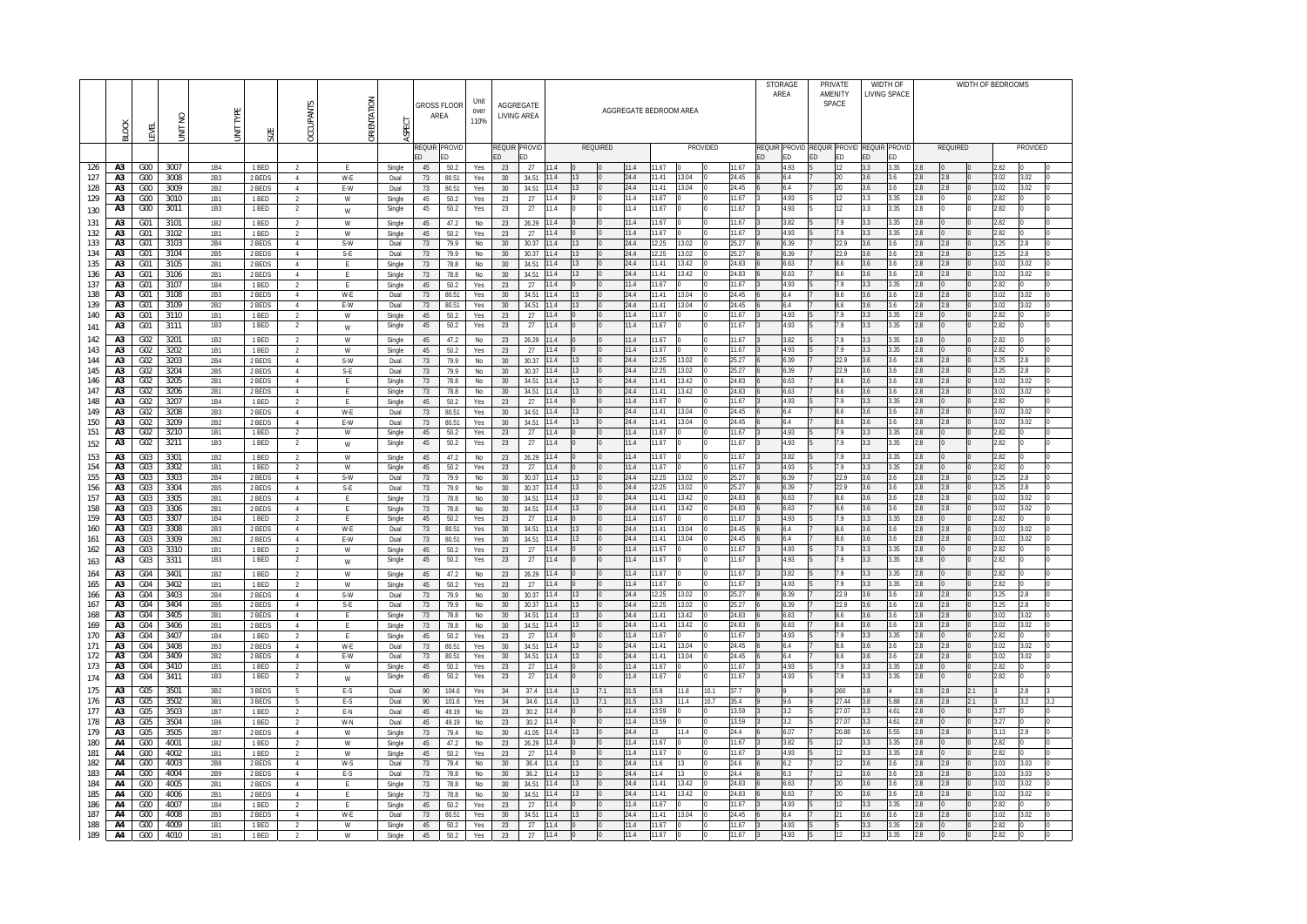| OF BEDROOMS  |                      |                     |
|--------------|----------------------|---------------------|
|              |                      |                     |
|              |                      |                     |
|              |                      |                     |
|              | <b>PROVIDED</b>      |                     |
|              |                      |                     |
| 2.82         | 0                    | 0                   |
| 2.82         | 0                    | 0                   |
| 2.82<br>3.25 | 0<br>2.8             | 0<br>0              |
| 3.25         | 2.8                  | 0                   |
| 3.02         | 3.02                 | 0                   |
| 3.02<br>2.82 | 3.02<br>$\mathbf{0}$ | 0<br>0              |
| 3.02         | 3.02                 | 0                   |
| 3.02         | 3.02                 | 0                   |
| 2.82<br>2.82 | 0<br>0               | 0<br>0              |
| 2.82         | 0                    | 0                   |
| 2.82         | $\mathbf 0$          | 0                   |
| 3.25         | 2.8                  | 0                   |
| 3.25         | 2.8                  | 0                   |
| 3.02<br>3.02 | 3.02<br>3.02         | 0<br>$\Omega$       |
| 2.82         | 0                    | 0                   |
| 3.02         | 3.02                 | 0                   |
| 3.02<br>2.82 | 3.02<br>0            | 0<br>0              |
| 2.82         | 0                    | 0                   |
| 2.82         | 0                    | 0                   |
| 2.82         | 0                    | 0                   |
| 3.25         | 2.8                  | 0                   |
| 3.25<br>3.02 | 2.8<br>3.02          | 0<br>0              |
| 3.02         | 3.02                 | 0                   |
| 2.82         | 0                    | 0                   |
| 3.02<br>3.02 | 3.02<br>3.02         | 0<br>0              |
| 2.82         | 0                    | 0                   |
| 2.82         | 0                    | 0                   |
| 2.82         | 0                    | 0                   |
| 2.82         | 0                    | 0                   |
| 3.25<br>3.25 | 2.8<br>2.8           | 0<br>$\overline{0}$ |
| 3.02         | 3.02                 | 0                   |
| 3.02         | 3.02                 | 0                   |
| 2.82<br>3.02 | 0<br>3.02            | 0<br>0              |
| 3.02         | 3.02                 | 0                   |
| 2.82         | 0                    | 0                   |
| 2.82         | 0                    | 0                   |
| 3<br>3       | 2.8<br>3.2           | 3<br>3.2            |
| 3.27         | 0                    | 0                   |
| 3.27         | 0                    | 0                   |
| 3.13         | 2.9                  | 0                   |
| 3.29         | 3.16                 | 2.85                |
| 2.88         | 2.9                  | 0                   |
| 3.29         | 3.16                 | 2.85                |
| 2.88         | 2.9                  | 0                   |
| 3.29         | 3.16                 | 2.85                |
| 2.88         | 2.9                  | 0                   |
| 3.29         | 3.16                 | 2.85                |

|            | <b>BLOCK</b> | FVEL                               | $\geq$<br>Ξ  | TYPE<br>İM                    | SIZE             | CUPANTS<br>ς                     | ORIENTATION      | ASPECT         |          | <b>GROSS FLOOR</b><br>AREA | Unit<br>over<br>110% |           | AGGREGATE<br>LIVING AREA |              |                 |                 | AGGREGATE BEDROOM AREA |                |                |                 |                | <b>STORAGE</b><br>AREA |              | PRIVATE<br>AMENITY<br>SPACE                    |            | WIDTH OF<br><b>LIVING SPACE</b> |      |                |                 | WIDTH OF BEDROOMS |              |              |      |
|------------|--------------|------------------------------------|--------------|-------------------------------|------------------|----------------------------------|------------------|----------------|----------|----------------------------|----------------------|-----------|--------------------------|--------------|-----------------|-----------------|------------------------|----------------|----------------|-----------------|----------------|------------------------|--------------|------------------------------------------------|------------|---------------------------------|------|----------------|-----------------|-------------------|--------------|--------------|------|
|            |              |                                    |              |                               |                  |                                  |                  |                | ED       | Requir Provid<br>ED        |                      | ED        | REQUIR PROVID<br>ED      |              |                 | <b>REQUIRED</b> |                        |                |                | <b>PROVIDED</b> |                | <b>REQUIR</b><br>ED    | IED          | PROVID REQUIR PROVID REQUIR PROVID<br>ED<br>ED | ED         | ED                              |      |                | <b>REQUIRED</b> |                   |              | PROVIDED     |      |
| 190        | A4           | G00                                | 4011         | 1B3                           | 1 BED            | $\overline{2}$                   | W                | Single         | 45       | 50.2                       | Yes                  | 23        | 27                       | 11.4         |                 |                 | 11.4                   | 11.67          |                |                 | 11.67          |                        | 4.93         | 12                                             | 3.3        | 3.35                            |      | 2.8            |                 |                   | 2.82         |              |      |
| 191        | A4           | G01                                | 4101         | 1B2                           | 1 BED            | 2                                | W                | Single         | 45       | 47.2                       | No                   | 23        | 26.29                    | 11.4         |                 |                 | 11.4                   | 11.67          |                |                 | 11.67          |                        | 3.82         | 7.9                                            | 3.3        |                                 | 3.35 | 2.8            |                 |                   | 2.82         |              |      |
| 192        | A4           | G01                                | 4102         | 1B1                           | 1 BED            | $\overline{2}$                   | W                | Single         | 45       | 50.2                       | Yes                  | 23        | 27                       | 11.4         |                 |                 | 11.4                   | 11.67          |                |                 | 11.67          |                        | 4.93         | 7.9                                            | 3.3        |                                 | 3.35 | 2.8            |                 |                   | 2.82         |              |      |
| 193<br>194 | A4<br>A4     | G01<br>G <sub>01</sub>             | 4103<br>4104 | 2B4<br>2B5                    | 2 BEDS<br>2 BEDS | $\overline{4}$<br>$\overline{4}$ | S-W<br>$S-E$     | Dual<br>Dual   | 73<br>73 | 79.9<br>79.9               | No<br>No             | 30<br>30  | 30.37<br>30.37           | 11.4<br>11.4 | 13<br>13        |                 | 24.4<br>24.4           | 12.25<br>12.25 | 13.02<br>13.02 |                 | 25.27<br>25.27 |                        | 6.39<br>6.39 | 22.9<br>22.9                                   | 3.6<br>3.6 | 3.6<br>3.6                      |      | 2.8<br>$2.8\,$ | 2.8<br>2.8      |                   | 3.25<br>3.25 | 2.8<br>2.8   |      |
| 195        | A4           | G01                                | 4105         | 2B1                           | 2 BEDS           | $\overline{4}$                   | E                | Single         | 73       | 78.8                       | No                   | 30        | 34.51                    | 11.4         | 13              |                 | 24.4                   | 11.41          | 13.42          |                 | 24.83          |                        | 6.63         | 8.6                                            | 3.6        | 3.6                             |      | 2.8            | 2.8             |                   | 3.02         | 3.02         |      |
| 196        | A4           | G <sub>01</sub>                    | 4106         | 2B1                           | 2 BEDS           | $\overline{4}$                   | E                | Single         | 73       | 78.8                       | No                   | 30        | 34.51                    | 11.4         | 13              |                 | 24.4                   | 11.41          | 13.42          |                 | 24.83          |                        | 6.63         | 8.6                                            | 3.6        | 3.6                             |      | 2.8            | 2.8             |                   | 3.02         | 3.02         |      |
| 197        | A4           | G01                                | 4107         | <b>1B4</b>                    | 1 BED            | $\overline{2}$                   | E                | Single         | 45       | 50.2                       | Yes                  | 23        | 27                       | 11.4         |                 |                 | 11.4                   | 11.67          |                |                 | 11.67          |                        | 4.93         | 7.9                                            | 3.3        |                                 | 3.35 | 2.8            |                 |                   | 2.82         |              |      |
| 198<br>199 | A4<br>A4     | G <sub>01</sub><br>G01             | 4108<br>4109 | 2B3<br>2B2                    | 2 BEDS<br>2 BEDS | $\overline{4}$<br>$\overline{4}$ | W-E<br>E-W       | Dual<br>Dual   | 73<br>73 | 80.51<br>80.51             | Yes<br>Yes           | 30<br>30  | 34.51<br>34.51           | 11.4<br>11.4 | 13<br>13        |                 | 24.4<br>24.4           | 11.41<br>11.41 | 13.04<br>13.04 |                 | 24.45<br>24.45 |                        | 6.4<br>6.4   | 8.6<br>8.6                                     | 3.6<br>3.6 | 3.6<br>3.6                      |      | 2.8<br>2.8     | 2.8<br>2.8      |                   | 3.02<br>3.02 | 3.02<br>3.02 |      |
| 200        | A4           | G <sub>01</sub>                    | 4110         | <b>1B1</b>                    | 1 BED            | 2                                | ${\sf W}$        | Single         | 45       | 50.2                       | Yes                  | 23        | 27                       | 11.4         |                 |                 | 11.4                   | 11.67          |                |                 | 11.67          |                        | 4.93         | 7.9                                            | 3.3        |                                 | 3.35 | 2.8            |                 |                   | 2.82         |              |      |
| 201        | A4           | G <sub>01</sub>                    | 4111         | <b>1B3</b>                    | 1 BED            | $\overline{2}$                   | W                | Single         | 45       | 50.2                       | Yes                  | 23        | 27                       | 11.4         |                 |                 | 11.4                   | 11.67          |                |                 | 11.67          |                        | 4.93         | 7.9                                            | 3.3        |                                 | 3.35 | 2.8            |                 |                   | 2.82         |              |      |
| 202        | A4           | G02                                | 4201         | 1B2                           | 1 BED            | $\overline{2}$                   | W                | Single         | 45       | 47.2                       | No                   | 23        | 26.29                    | 11.4         |                 |                 | 11.4                   | 11.67          |                |                 | 11.67          |                        | 3.82         | 7.9                                            | 3.3        |                                 | 3.35 | 2.8            |                 |                   | 2.82         |              |      |
| 203        | A4           | G02                                | 4202         | <b>1B1</b>                    | 1 BED            | 2                                | W                | Single         | 45       | 50.2                       | Yes                  | 23        | 27                       | 11.4         |                 |                 | 11.4                   | 11.67          |                |                 | 11.67          |                        | 4.93         | 7.9                                            | 3.3        |                                 | 3.35 | 2.8            |                 |                   | 2.82         |              |      |
| 204<br>205 | A4<br>A4     | G02<br>G <sub>02</sub>             | 4203<br>4204 | 2B4<br>2B5                    | 2 BEDS<br>2 BEDS | $\overline{4}$<br>$\overline{4}$ | S-W<br>$S-E$     | Dual<br>Dual   | 73<br>73 | 79.9<br>79.9               | No<br>No             | 30<br>30  | 30.37<br>30.37           | 11.4<br>11.4 | 13<br>13        |                 | 24.4<br>24.4           | 12.25<br>12.25 | 13.02<br>13.02 |                 | 25.27<br>25.27 |                        | 6.39<br>6.39 | 22.9<br>22.9                                   | 3.6<br>3.6 | 3.6<br>3.6                      |      | 2.8<br>2.8     | 2.8<br>2.8      |                   | 3.25<br>3.25 | 2.8<br>2.8   |      |
| 206        | A4           | G <sub>02</sub>                    | 4205         | 2B1                           | 2 BEDS           | $\overline{4}$                   | E                | Single         | 73       | 78.8                       | No                   | 30        | 34.51                    | 11.4         | 13              |                 | 24.4                   | 11.41          | 13.42          |                 | 24.83          |                        | 6.63         | 8.6                                            | 3.6        | 3.6                             |      | 2.8            | 2.8             |                   | 3.02         | 3.02         |      |
| 207        | A4           | G02                                | 4206         | 2B1                           | 2 BEDS           | $\overline{4}$                   | E                | Single         | 73       | 78.8                       | No                   | 30        | 34.51                    | 11.4         | 13              |                 | 24.4                   | 11.41          | 13.42          |                 | 24.83          |                        | 6.63         | 8.6                                            | 3.6        | 3.6                             |      | 2.8            | 2.8             |                   | 3.02         | 3.02         |      |
| 208        | A4           | G02                                | 4207         | <b>1B4</b>                    | 1 BED            | 2                                | E                | Single         | 45       | 50.2                       | Yes                  | - 23      | 27                       | 11.4         |                 |                 | 11.4                   | 11.67          |                |                 | 11.67          |                        | 4.93         | 7.9                                            | 3.3        |                                 | 3.35 | 2.8            |                 |                   | 2.82         |              |      |
| 209<br>210 | A4<br>A4     | G <sub>02</sub><br>G <sub>02</sub> | 4208<br>4209 | 2B3<br>2B2                    | 2 BEDS<br>2 BEDS | $\overline{4}$<br>$\overline{4}$ | W-E<br>E-W       | Dual<br>Dual   | 73<br>73 | 80.51<br>80.51             | Yes<br>Yes           | 30<br>30  | 34.51<br>34.51           | 11.4<br>11.4 | 13<br>13        |                 | 24.4<br>24.4           | 11.41<br>11.41 | 13.04<br>13.04 |                 | 24.45<br>24.45 |                        | 6.4<br>6.4   | 8.6<br>8.6                                     | 3.6<br>3.6 | 3.6<br>3.6                      |      | 2.8<br>2.8     | 2.8<br>2.8      |                   | 3.02<br>3.02 | 3.02<br>3.02 |      |
| 211        | A4           | G02                                | 4210         | <b>1B1</b>                    | 1 BED            | 2                                | ${\sf W}$        | Single         | 45       | 50.2                       | Yes                  | 23        | 27                       | 11.4         |                 |                 | 11.4                   | 11.67          |                |                 | 1.67           |                        | 4.93         | 7.9                                            | 3.3        |                                 | 3.35 | 2.8            |                 |                   | 2.82         |              |      |
| 212        | A4           | G02                                | 4211         | <b>1B3</b>                    | 1 BED            | $\overline{2}$                   | W                | Single         | 45       | 50.2                       | Yes                  | 23        | 27                       | 11.4         |                 |                 | 11.4                   | 11.67          |                |                 | 11.67          |                        | 4.93         | 7.9                                            | 3.3        |                                 | 3.35 | 2.8            |                 |                   | 2.82         |              |      |
| 213        | A4           | G <sub>0</sub> 3                   | 4301         | 1B2                           | 1 BED            | 2                                | W                | Single         | 45       | 47.2                       | No                   | 23        | 26.29                    | 11.4         |                 |                 | 11.4                   | 11.67          |                |                 | 11.67          |                        | 3.82         | 7.9                                            | 3.3        |                                 | 3.35 | 2.8            |                 |                   | 2.82         |              |      |
| 214        | A4           | G03                                | 4302         | <b>1B1</b>                    | 1 BED            | $\overline{2}$                   | ${\sf W}$        | Single         | 45       | 50.2                       | Yes                  | 23        | 27                       | 11.4         |                 |                 | 11.4                   | 11.67          |                |                 | 11.67          |                        | 4.93         | 7.9                                            | 3.3        |                                 | 3.35 | 2.8            |                 |                   | 2.82         |              |      |
| 215        | A4           | G03                                | 4303         | 2B4                           | 2 BEDS           | $\overline{4}$                   | S-W              | Dual           | 73       | 79.9                       | No                   | 30        | 30.37                    | 11.4         | 13              |                 | 24.4                   | 12.25          | 13.02          |                 | 25.27          |                        | 6.39         | 22.9                                           | 3.6        | 3.6                             |      | 2.8            | $2.8\,$         |                   | 3.25         | 2.8          |      |
| 216<br>217 | A4<br>A4     | G03<br>G03                         | 4304<br>4305 | 2B5<br>2B1                    | 2 BEDS<br>2 BEDS | $\overline{4}$<br>$\overline{4}$ | $S-E$<br>E       | Dual<br>Single | 73<br>73 | 79.9<br>78.8               | No<br>No             | 30<br>30  | 30.37<br>34.51           | 11.4<br>11.4 | 13<br>13        |                 | 24.4<br>24.4           | 12.25<br>11.41 | 13.02<br>13.42 |                 | 25.27<br>24.83 |                        | 6.39<br>6.63 | 22.9<br>8.6                                    | 3.6<br>3.6 | 3.6<br>3.6                      |      | 2.8<br>2.8     | 2.8<br>2.8      |                   | 3.25<br>3.02 | 2.8<br>3.02  |      |
| 218        | A4           | G03                                | 4306         | 2B1                           | 2 BEDS           | $\overline{4}$                   | E                | Single         | 73       | 78.8                       | No                   | 30        | 34.51                    | 11.4         | 13              |                 | 24.4                   | 11.41          | 13.42          |                 | 24.83          |                        | 6.63         | 8.6                                            | 3.6        | 3.6                             |      | 2.8            | 2.8             |                   | 3.02         | 3.02         |      |
| 219        | A4           | G03                                | 4307         | <b>1B4</b>                    | 1 BED            | 2                                | E                | Single         | 45       | 50.2                       | Yes                  | 23        | 27                       | 11.4         |                 |                 | 11.4                   | 11.67          |                |                 | 11.67          |                        | 4.93         | 7.9                                            | 3.3        |                                 | 3.35 | 2.8            |                 |                   | 2.82         |              |      |
| 220        | A4           | G03                                | 4308         | 2B3                           | 2 BEDS           | $\overline{4}$                   | W-E              | Dual           | 73       | 80.51                      | Yes                  | 30        | 34.51                    | 11.4         | 13              |                 | 24.4                   | 11.41          | 13.04          |                 | 24.45          |                        | 6.4          | 8.6                                            | 3.6        | 3.6                             |      | 2.8            | 2.8             |                   | 3.02         | 3.02         |      |
| 221<br>222 | A4<br>A4     | G03<br>G03                         | 4309<br>4310 | 2B2<br><b>1B1</b>             | 2 BEDS<br>1 BED  | $\overline{4}$<br>2              | E-W<br>${\sf W}$ | Dual<br>Single | 73<br>45 | 80.51<br>50.2              | Yes<br>Yes           | 30<br>23  | 34.51<br>27              | 11.4<br>11.4 | 13              |                 | 24.4<br>11.4           | 11.41<br>11.67 | 13.04          |                 | 24.45<br>11.67 |                        | 4.93         | 8.6<br>7.9                                     | 3.6<br>3.3 | 3.6                             | 3.35 | 2.8<br>2.8     | 2.8             |                   | 3.02<br>2.82 | 3.02         |      |
| 223        | A4           | G03                                | 4311         | 1B3                           | 1 BED            | $\overline{2}$                   | W                | Single         | 45       | 50.2                       | Yes                  | 23        | 27                       | 11.4         |                 |                 | 11.4                   | 11.67          |                |                 | 11.67          |                        | 4.93         | 7.9                                            | 3.3        |                                 | 3.35 | 2.8            |                 |                   | 2.82         |              |      |
| 224        | A4           | G <sub>04</sub>                    | 4401         | 1B2                           | 1 BED            | 2                                | W                | Single         | 45       | 47.2                       | No                   | 23        | 26.29                    | 11.4         |                 |                 | 11.4                   | 11.67          |                |                 | 11.67          |                        | 3.82         | 7.9                                            | 3.3        |                                 | 3.35 | 2.8            |                 |                   | 2.82         |              |      |
| 225        | A4           | G <sub>04</sub>                    | 4402         | 1B1                           | 1 BED            | 2                                | W                | Single         | 45       | 50.2                       | Yes                  | 23        | 27                       | 11.4         |                 |                 | 11.4                   | 11.67          |                |                 | 11.67          |                        | 4.93         | 7.9                                            | 3.3        |                                 | 3.35 | 2.8            |                 |                   | 2.82         |              |      |
| 226        | A4           | G <sub>04</sub>                    | 4403         | 2B4                           | 2 BEDS           | $\overline{4}$                   | S-W              | Dual           | 73       | 79.9                       | No                   | 30        | 30.37                    | 11.4         | 13              |                 | 24.4                   | 12.25          | 13.02          |                 | 25.27          |                        | 6.39         | 22.9                                           | 3.6        | 3.6                             |      | 2.8            | 2.8             |                   | 3.25         | 2.8          |      |
| 227<br>228 | A4<br>A4     | G04<br>G <sub>04</sub>             | 4404<br>4405 | 2B5<br>2B1                    | 2 BEDS<br>2 BEDS | $\overline{4}$<br>4              | $S-E$<br>E.      | Dual<br>Single | 73<br>73 | 79.9<br>78.8               | No<br>No             | 30<br>30  | 30.37<br>34.51           | 11.4<br>11.4 | 13<br><b>13</b> |                 | 24.4<br>24.4           | 12.25<br>11.41 | 13.02<br>13.42 |                 | 25.27<br>24.83 |                        | 6.39<br>6.63 | 22.9<br>8.6                                    | 3.6<br>3.6 | 3.6<br>3.6                      |      | 2.8<br>2.8     | 2.8<br>2.8      |                   | 3.25<br>3.02 | 2.8<br>3.02  |      |
| 229        | A4           | G04                                | 4406         | 2B1                           | 2 BEDS           | $\overline{4}$                   | E                | Single         | 73       | 78.8                       | No                   | 30        | 34.51                    | 11.4         | 13              |                 | 24.4                   | 11.41          | 13.42          |                 | 24.83          |                        | 6.63         | 8.6                                            | 3.6        | 3.6                             |      | 2.8            | 2.8             |                   | 3.02         | 3.02         |      |
| 230        | A4           | G04                                | 4407         | <b>1B4</b>                    | 1 BED            | $\overline{2}$                   | E                | Single         | 45       | 50.2                       | Yes                  | 23        | 27                       | 11.4         |                 |                 | 11.4                   | 11.67          |                |                 | 11.67          |                        | 4.93         | 7.9                                            | 3.3        |                                 | 3.35 | 2.8            |                 |                   | 2.82         |              |      |
| 231        | A4           | G04                                | 4408         | 2B3                           | 2 BEDS           | 4                                | W-E              | Dual           | 73       | 80.51                      | Yes                  | 30        | 34.51                    | 11.4         | 13              |                 | 24.4                   | 11.41          | 13.04          |                 | 24.45          |                        | 6.4          | 8.6                                            | 3.6        | 3.6                             |      | 2.8            | 2.8             |                   | 3.02         | 3.02         |      |
| 232<br>233 | A4<br>A4     | G <sub>04</sub><br>G04             | 4409<br>4410 | 2B2<br>1B1                    | 2 BEDS<br>1 BED  | $\overline{4}$<br>2              | E-W<br>W         | Dual<br>Single | 73<br>45 | 80.51<br>50.2              | Yes<br>Yes           | 30<br>-23 | 34.51<br>27              | 11.4<br>11.4 | 13              |                 | 24.4<br>11.4           | 11.41<br>11.67 | 13.04          |                 | 24.45<br>11.67 |                        | 6.4<br>4.93  | 8.6<br>7.9                                     | 3.6<br>3.3 | 3.6                             | 3.35 | 2.8<br>2.8     | 2.8             |                   | 3.02<br>2.82 | 3.02         |      |
| 234        | A4           | G <sub>04</sub>                    | 4411         | 1B3                           | 1 BED            | $\overline{2}$                   | ${\sf W}$        | Single         | 45       | 50.2                       | Yes                  | 23        | 27                       | 11.4         |                 |                 | 11.4                   | 11.67          |                |                 | 11.67          |                        | 4.93         | 7.9                                            | 3.3        |                                 | 3.35 | 2.8            |                 |                   | 2.82         |              |      |
| 235        | A4           | G05                                | 4501         | 3B2                           | 3 BEDS           | -5                               | E-S              | Dual           | 90       | 104.6                      | Yes                  | 34        | 37.4                     | 11.4         | 13              | 7.1             | 31.5                   | 15.8           | 11.8           | 10.1            | 37.7           |                        |              | 260                                            | 3.8        |                                 |      | 2.8            | 2.8             | 2.1               |              | 2.8          |      |
| 236        | A4           | G05                                | 4502         | 3B1                           | 3 BEDS           | 5                                | E-S              | Dual           | 90       | 101.6                      | Yes                  | - 34      | 34.6                     | 11.4         | 13              | 7.1             | 31.5                   | 13.3           | 11.4           | 10.7            | 35.4           |                        | 9.6          | 27.44                                          | 3.8        | 5.88                            |      | 2.8            | 2.8             | 2.1               |              | 3.2          |      |
| 237        | A4           | G05                                | 4503         | 1B7                           | 1 BED            | $\overline{2}$                   | E-N              | Dual           | 45       | 49.19                      | No                   | -23       | 30.2                     | 11.4         |                 |                 | 11.4                   | 13.59          |                |                 | 13.59          |                        | 3.2          | 27.07                                          | 3.3        | 4.61                            |      | 2.8            |                 |                   | 3.27         |              |      |
| 238<br>239 | A4<br>A4     | G05<br>G05                         | 4504<br>4505 | <b>1B6</b><br>2B7             | 1 BED<br>2 BEDS  | $\overline{2}$<br>$\overline{4}$ | W-N<br>W         | Dual<br>Single | 45<br>73 | 49.19<br>79.4              | No<br>No             | 23<br>30  | 30.2<br>41.05            | 11.4<br>11.4 | 13              |                 | 11.4<br>24.4           | 13.59<br>13    | 11.4           |                 | 13.59<br>24.4  |                        | 3.2<br>6.07  | 27.07<br>20.88                                 | 3.3<br>3.6 | 4.61<br>5.55                    |      | 2.8<br>2.8     | 2.8             |                   | 3.27<br>3.13 | 2.9          |      |
|            |              |                                    |              | <b>DUPLEX UNIT</b>            |                  |                                  |                  |                |          |                            |                      |           |                          | 11.4         | <b>13</b>       | 7.1             | 31.5                   | 13             | 12.9           | 11.7            | 37.6           |                        | 13.3         | 92                                             | 3.8        | 3.8                             |      | 2.8            | 2.8             | 2.1               | 3.29         | 3.16         | 2.85 |
| 240        | <b>B1</b>    | G00                                | 101          | TYPE 01                       | 3 BEDS           | 5                                | NE-SW            | Dual           | 90       | 136.7                      | Yes                  | 34        | 51.3                     |              |                 |                 |                        |                |                |                 |                |                        |              |                                                |            |                                 |      |                |                 |                   |              |              |      |
| 241        | <b>B1</b>    | G02                                | 102          | <b>DUPLEX UNIT</b>            | 2 BEDS           | 4                                | NE-SW            | Dual           | 73       | 74.7                       | No                   | 30        | 31.8                     | 11.4         | <b>13</b>       | $\overline{0}$  | 24.4                   | 13             | 11.4           | n               | 24.4           |                        | 6.5          |                                                | 3.6        |                                 | 4.95 | 2.8            | 2.8             |                   | 2.88         | 2.9          |      |
|            |              |                                    |              | TYPE 02<br><b>DUPLEX UNIT</b> |                  |                                  |                  |                |          |                            |                      |           |                          | 11.4         | $ 13\rangle$    | 7.1             | 31.5                   | 13             | 12.9           | 11.7            | 37.6           |                        | 13.3         | 77<br>9                                        | 3.8        | 3.8                             |      | 2.8            | 2.8             | 2.1               | 3.29         | 3.16         | 2.85 |
| 242        | B1           | G00                                | 103          | TYPE 01                       | 3 BEDS           | 5                                | NE-SW            | Dual           | 90       | 136.7                      | Yes                  | 34        | 51.3                     |              |                 |                 |                        |                |                |                 |                |                        |              |                                                |            |                                 |      |                |                 |                   |              |              |      |
| 243        | B1           | G02                                | 104          | DUPLEX UNIT                   | 2 BEDS           | 4                                | NE-SW            | Dual           | 73       | 74.7                       | No                   | 30        | 31.8                     | 11.4         | 13              | $\overline{0}$  | 24.4                   | 13             | 11.4           | n               | 24.4           |                        | 6.5          |                                                | 3.6        |                                 | 4.95 | 2.8            | 2.8             |                   | 2.88         | 2.9          |      |
|            |              |                                    |              | TYPE 02<br><b>DUPLEX UNIT</b> |                  |                                  |                  |                |          |                            |                      |           |                          | 11.4         | 13              | 7.1             | 31.5                   | 13             | 12.9           | 11.7            | 37.6           |                        | 13.3         | 77<br>9                                        | 3.8        | 3.8                             |      | 2.8            | 2.8             | 2.1               | 3.29         | 3.16         | 2.85 |
| 244        | <b>B1</b>    | G00                                | 105          | TYPE 01                       | 3 BEDS           | $5\overline{)}$                  | NE-SW            | Dual           | 90       | 136.7                      | Yes                  | 34        | 51.3                     |              |                 |                 |                        |                |                |                 |                |                        |              |                                                |            |                                 |      |                |                 |                   |              |              |      |
| 245        | <b>B1</b>    | G02                                | 106          | <b>DUPLEX UNIT</b><br>TYPE 02 | 2 BEDS           | 4                                | NE-SW            | Dual           | 73       | 74.7                       | No                   | 30        | 31.8                     | 11.4         | 13              | $\overline{0}$  | 24.4                   | 13             | 11.4           |                 | 24.4           |                        | 6.5          |                                                | 3.6        |                                 | 4.95 | 2.8            | 2.8             |                   | 2.88         | 2.9          |      |
| 246        | <b>B1</b>    | G00                                | 107          | <b>DUPLEX UNIT</b>            | 3 BEDS           | $5\overline{)}$                  | NE-SW            | Dual           | 90       | 136.7                      | Yes                  | 34        | 51.3                     | 11.4         | 13              | 7.1             | 31.5                   | 13             | 12.9           | 11.7            | 37.6           |                        | 13.3         | 82<br>9                                        | 3.8        | 3.8                             |      | 2.8            | 2.8             | 2.1               | 3.29         | 3.16         | 2.85 |
|            |              |                                    |              | TYPE 01                       |                  |                                  |                  |                |          |                            |                      |           |                          |              |                 |                 |                        |                |                |                 |                |                        |              |                                                |            |                                 |      |                |                 |                   |              |              |      |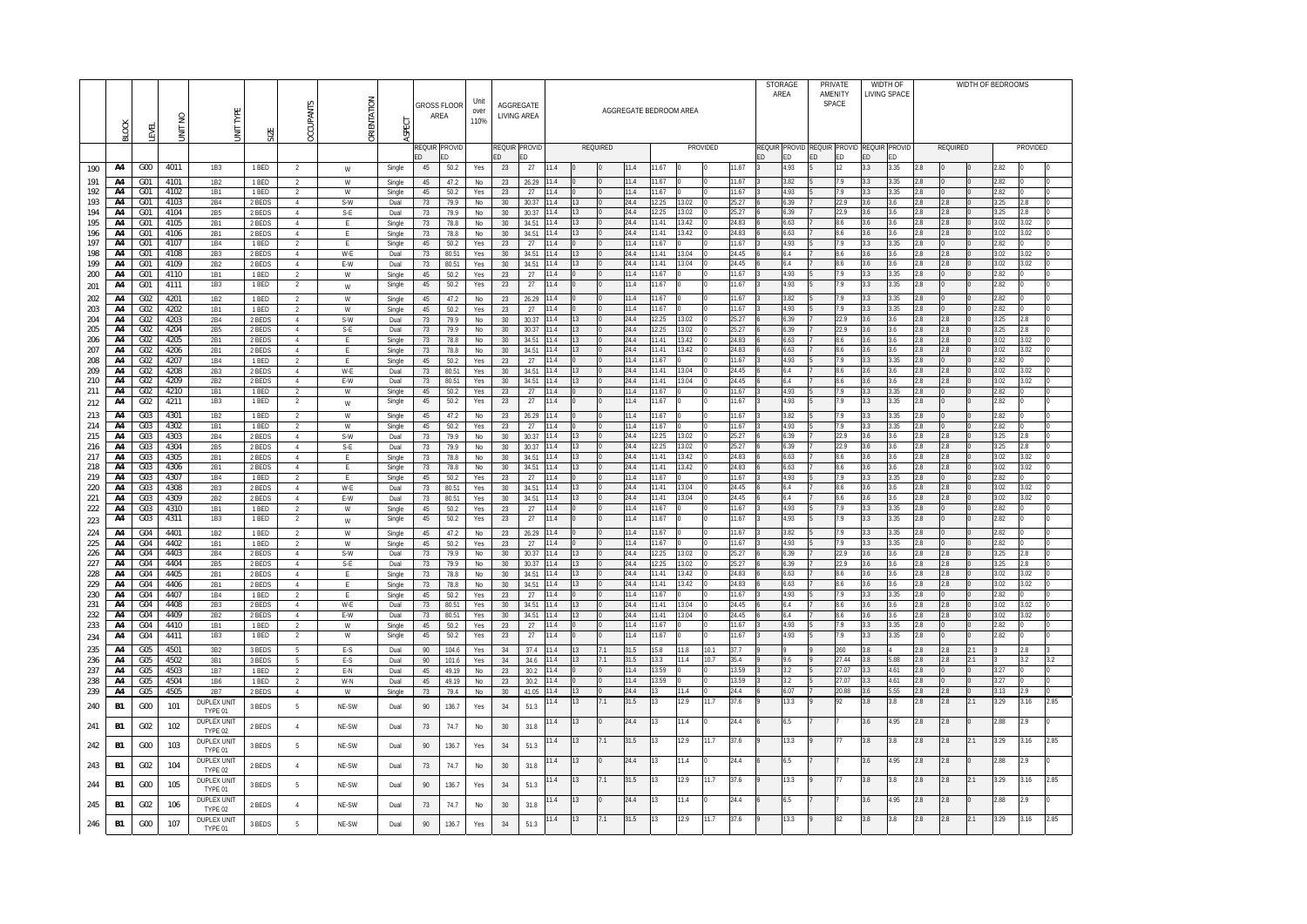|            | <b>BLOCK</b>   | EVEI                  | z<br>$\overline{M}$ | Ξ                                                   | SIZE             | <b>OCCUPANTS</b>   | ORIENTATION | 5            |          | <b>GROSS FLOOR</b><br>AREA | Unit<br>over<br>110% |          | AGGREGATE<br>LIVING AREA |              |              |                | AGGREGATE BEDROOM AREA |          |              |          |              | AREA | STORAGE     |    | <b>PRIVATE</b><br>AMENITY<br>SPACE              | <b>WIDTH OF</b> | LIVING SPACE |            |                 |     | WIDTH OF BEDROOMS |             |      |
|------------|----------------|-----------------------|---------------------|-----------------------------------------------------|------------------|--------------------|-------------|--------------|----------|----------------------------|----------------------|----------|--------------------------|--------------|--------------|----------------|------------------------|----------|--------------|----------|--------------|------|-------------|----|-------------------------------------------------|-----------------|--------------|------------|-----------------|-----|-------------------|-------------|------|
|            |                |                       |                     |                                                     |                  |                    |             |              | ED.      | REQUIR PROVID              |                      | ED       | REQUIR PROVID<br>ED.     |              |              | REQUIRED       |                        |          |              | PROVIDED |              | ED   | ED          | ED | Requir Provid Requir Provid Requir Provid<br>ED | ED              | ED           |            | <b>REQUIRED</b> |     |                   | PROVIDED    |      |
| 247        | B1             | G02                   | 108                 | <b>DUPLEX UNIT</b><br>TYPE 02                       | 2 BEDS           | 4                  | NE-SW       | Dual         | 73       | 74.7                       | No                   | 30       | 31.8                     | 11.4         | 13           |                | 24.4                   | 13       | 11.4         |          | 24.4         |      | 6.5         |    |                                                 | 3.6             | 4.95         | 2.8        | 2.8             |     | 2.88              | 2.9         |      |
| 248        | B <sub>2</sub> | G <sub>0</sub>        | 201                 | <b>DUPLEX UNIT</b><br>TYPE 01                       | 3 BEDS           | - 5                | NE-SW       | Dual         | 90       | 136.7                      | Yes                  | 34       | 51.3                     | 11.4         | 13           | 7.1            | 31.5                   | 13       | 12.9         | 11.7     | 37.6         |      | 13.3        |    | 81                                              | 3.8             | 3.8          | 2.8        | 2.8             | 2.1 | 3.29              | 3.16        | 2.85 |
| 249        | B <sub>2</sub> | G <sub>02</sub>       | 202                 | <b>DUPLEX UNIT</b><br>TYPE 02                       | 2 BEDS           | 4                  | NE-SW       | Dual         | 73       | 74.7                       | No                   | 30       | 31.8                     | 11.4         | 13           |                | 24.4                   | 13       | 11.4         |          | 24.4         |      | 6.5         |    |                                                 | 3.6             | 4.95         | 2.8        | 2.8             |     | 2.88              | 2.9         |      |
| 250        | B <sub>2</sub> | G00                   | 203                 | <b>DUPLEX UNIT</b><br>TYPE 01                       | 3 BEDS           | -5                 | NE-SW       | Dual         | 90       | 136.7                      | Yes                  | 34       | 51.3                     | 11.4         | 13           | 7.1            | 31.5                   | 13       | 12.9         | 11.7     | 37.6         |      | 13.3        |    | 87                                              | 3.8             | 3.8          | 2.8        | 2.8             | 2.1 | 3.29              | 3.16        | 2.85 |
| 251        | B <sub>2</sub> | G <sub>02</sub>       | 204                 | <b>DUPLEX UNIT</b><br>TYPE 02                       | 2 BEDS           | 4                  | NE-SW       | Dual         | 73       | 74.7                       | No                   | 30       | 31.8                     | 11.4         | 13           |                | 24.4                   | 13       | 11.4         |          | 24.4         |      | 6.5         |    |                                                 | 3.6             | 4.95         | 2.8        | 2.8             |     | 2.88              | 2.9         |      |
| 252        | B <sub>2</sub> | G <sub>0</sub>        | 205                 | <b>DUPLEX UNIT</b><br>TYPE 01                       | 3 BEDS           | - 5                | NE-SW       | Dual         | 90       | 136.7                      | Yes                  | 34       | 51.3                     | 11.4         | 13           | 7.1            | 31.5                   | 13       | 12.9         | 11.7     | 37.6         |      | 13.3        |    | 86                                              | 3.8             | 3.8          | 2.8        | 2.8             | 2.1 | 3.29              | 3.16        | 2.85 |
| 253        | B <sub>2</sub> | G <sub>02</sub>       | 206                 | <b>DUPLEX UNIT</b><br>TYPE 02                       | 2 BEDS           | 4                  | NE-SW       | Dual         | 73       | 74.7                       | No                   | 30       | 31.8                     | 11.4         | 13           |                | 24.4                   | 13       | 11.4         |          | 24.4         |      | 6.5         |    |                                                 | 3.6             | 4.95         | 2.8        | 2.8             |     | 2.88              | 2.9         |      |
| 254        | B <sub>2</sub> | G <sub>00</sub>       | 207                 | <b>DUPLEX UNIT</b><br>TYPE 01                       | 3 BEDS           | -5                 | NE-SW       | Dual         | 90       | 136.7                      | Yes                  | 34       | 51.3                     | 11.4         | 13           | 7.1            | 31.5                   | 13       | 12.9         | 11.7     | 37.6         |      | 13.3        |    | 82                                              | 3.8             | 3.8          | 2.8        | 2.8             | 2.1 | 3.29              | 3.16        | 2.85 |
| 255        | B <sub>2</sub> | G <sub>02</sub>       | 208                 | <b>DUPLEX UNIT</b><br>TYPE 02                       | 2 BEDS           | $\overline{4}$     | NE-SW       | Dual         | 73       | 74.7                       | No                   | 30       | 31.8                     | 11.4         | 13           |                | 24.4                   | 13       | 11.4         |          | 24.4         |      | 6.5         |    |                                                 | 3.6             | 4.95         | 2.8        | 2.8             |     | 2.88              | 2.9         |      |
| 256        | B <sub>3</sub> | G <sub>0</sub>        | 301                 | DUPLEX UNIT<br>TYPE 01                              | 3 BEDS           | - 5                | NE-SW       | Dual         | 90       | 136.7                      | Yes                  | 34       | 51.3                     | 11.4         | 13           | 7.1            | 31.5                   | 13       | 12.9         | 11.7     | 37.6         |      | 13.3        |    | 82                                              | 3.8             | 3.8          | 2.8        | 2.8             | 2.1 | 3.29              | 3.16        | 2.85 |
| 257        | B <sub>3</sub> | G <sub>02</sub>       | 302                 | DUPLEX UNIT<br>TYPE 02                              | 2 BEDS           | 4                  | NE-SW       | Dual         | 73       | 74.7                       | No                   | 30       | 31.8                     | 11.4         | 13           |                | 24.4                   | 13       | 11.4         |          | 24.4         |      | 6.5         |    |                                                 | 3.6             | 4.95         | 2.8        | 2.8             |     | 2.88              | 2.9         |      |
| 258        | B <sub>3</sub> | G <sub>00</sub>       | 303                 | <b>DUPLEX UNIT</b><br>TYPE 01                       | 3 BEDS           | -5                 | NE-SW       | Dual         | 90       | 136.7                      | Yes                  | 34       | 51.3                     | 11.4         | 13           | 7.1            | 31.5                   | 13       | 12.9         | 11.7     | 37.6         |      | 13.3        |    | 77                                              | 3.8             | 3.8          | 2.8        | 2.8             | 2.1 | 3.29              | 3.16        | 2.85 |
| 259        | B <sub>3</sub> | G <sub>02</sub>       | 304                 | <b>DUPLEX UNIT</b><br>TYPE 02                       | 2 BEDS           | 4                  | NE-SW       | Dual         | 73       | 74.7                       | No                   | 30       | 31.8                     | 11.4         | 13           |                | 24.4                   | 13       | 11.4         |          | 24.4         |      | 6.5         |    |                                                 | 3.6             | 4.95         | 2.8        | 2.8             |     | 2.88              | 2.9         |      |
| 260        | B <sub>3</sub> | G <sub>0</sub>        | 305                 | <b>DUPLEX UNIT</b><br>TYPE 01                       | 3 BEDS           | 5                  | NE-SW       | Dual         | 90       | 136.7                      | Yes                  | 34       | 51.3                     | 11.4         | 13           | 7.1            | 31.5                   | 13       | 12.9         | 11.7     | 37.6         |      | 13.3        |    | 87                                              | 3.8             | 3.8          | 2.8        | 2.8             | 2.1 | 3.29              | 3.16        | 2.85 |
| 261        | B <sub>3</sub> | G <sub>02</sub>       | 306                 | <b>DUPLEX UNIT</b><br>TYPE 02                       | 2 BEDS           | 4                  | NE-SW       | Dual         | 73       | 74.7                       | No                   | 30       | 31.8                     | 11.4         | 13           |                | 24.4                   | 13       | 11.4         |          | 24.4         |      | 6.5         |    |                                                 | 3.6             | 4.95         | 2.8        | 2.8             |     | 2.88              | 2.9         |      |
| 262        | B <sub>3</sub> | G <sub>0</sub>        | 307                 | <b>DUPLEX UNIT</b><br>TYPE 01<br><b>DUPLEX UNIT</b> | 3 BEDS           | -5                 | NE-SW       | Dual         | 90       | 136.7                      | Yes                  | 34       | 51.3                     | 11.4<br>11.4 | 13<br>13     | 7.1            | 31.5<br>24.4           | 13<br>13 | 12.9<br>11.4 | 11.7     | 37.6<br>24.4 |      | 13.3<br>6.5 |    | 86                                              | 3.8<br>3.6      | 3.8<br>4.95  | 2.8<br>2.8 | 2.8<br>2.8      | 2.1 | 3.29<br>2.88      | 3.16<br>2.9 | 2.85 |
| 263        | B <sub>3</sub> | G <sub>02</sub>       | 308                 | TYPE 02<br><b>DUPLEX UNIT</b>                       | 2 BEDS           | 4                  | NE-SW       | Dual         | 73       | 74.7                       | No                   | 30       | 31.8                     | 11.4         | 13           | 7.1            | 31.5                   | 13       | 12.9         | 11.7     | 37.6         |      | 13.3        |    | 77                                              | 3.8             | 3.8          | 2.8        | 2.8             | 2.1 | 3.29              | 3.16        | 2.85 |
| 264        | B <sub>3</sub> | G <sub>0</sub>        | 309                 | TYPE 01<br><b>DUPLEX UNIT</b>                       | 3 BEDS           | 5                  | NE-SW       | Dual         | 90       | 136.7                      | Yes                  | 34       | 51.3                     | 11.4         | 13           |                | 24.4                   | 13       | 11.4         |          | 24.4         |      | 6.5         |    |                                                 | 3.6             | 4.95         | 2.8        | 2.8             |     | 2.88              | 2.9         |      |
| 265        | B <sub>3</sub> | G <sub>02</sub>       | 310                 | TYPE 02<br><b>DUPLEX UNIT</b>                       | 2 BEDS           | 4                  | NE-SW       | Dual         | 73       | 74.7                       | No                   | 30       | 31.8                     | 11.4         | <b>13</b>    | 7.1            | 31.5                   | 13       | 12.9         | 11.7     | 37.6         |      | 13.3        |    | 82                                              | 3.8             | 3.8          | 2.8        | 2.8             | 2.1 | 3.29              | 3.16        | 2.85 |
| 266        | B <sub>3</sub> | G <sub>0</sub>        | 311                 | TYPE 01<br><b>DUPLEX UNIT</b>                       | 3 BEDS           | -5                 | NE-SW       | Dual         | 90       | 136.7                      | Yes                  | 34       | 51.3                     | 11.4         | <b>13</b>    |                | 24.4                   | 13       | 11.4         |          | 24.4         |      | 6.5         |    |                                                 | 3.6             | 4.95         | 2.8        | 2.8             |     | 2.88              | 2.9         |      |
| 267        | B <sub>3</sub> | G02                   | 312                 | TYPE 02<br><b>DUPLEX UNIT</b>                       | 2 BEDS           | $\mathbf{\Lambda}$ | NE-SW       | Dual         | 73       | 74.7                       | No                   | 30       | 31.8                     | 11.4         | <b>13</b>    | 7.1            | 31.5                   | 13       | 12.9         | 11.7     | 37.6         |      | 13.3        |    | 97                                              | 3.8             | 3.8          | 2.8        | 2.8             | 2.1 | 3.29              | 3.16        | 2.85 |
| 268<br>269 | B4<br>B4       | G <sub>0</sub><br>G02 | 401<br>402          | TYPE 01<br><b>DUPLEX UNIT</b>                       | 3 BEDS<br>2 BEDS | 5                  | E-W<br>E-W  | Dual         | 90       | 136.7<br>74.7              | Yes                  | 34<br>30 | 51.3<br>31.8             | 11.4         | 13           |                | 24.4                   | 13       | 11.4         |          | 24.4         |      | 6.5         |    |                                                 | 3.6             | 4.95         | 2.8        | 2.8             |     | 2.88              | 2.9         |      |
| 270        | B4             | G <sub>00</sub>       | 403                 | TYPE 02<br><b>DUPLEX UNIT</b>                       | 3 BEDS           | 4<br>5             | E-W         | Dual<br>Dual | 73<br>90 | 136.7                      | No<br>Yes            | 34       | 51.3                     | 11.4         | 13           | 7.1            | 31.5                   | 13       | 12.9         | 11.7     | 37.6         |      | 13.3        |    | 132                                             | 3.8             | 3.8          | 2.8        | 2.8             | 2.1 | 3.29              | 3.16        | 2.85 |
| 271        | <b>B4</b>      | G02                   | 404                 | TYPE 01<br><b>DUPLEX UNIT</b>                       | 2 BEDS           | 4                  | E-W         | Dual         | 73       | 74.7                       | No                   | 30       | 31.8                     | 11.4         | $ 13\rangle$ | $\overline{0}$ | 24.4                   | 13       | 11.4         |          | 24.4         |      | 6.5         |    |                                                 | 3.6             | 4.95         | 2.8        | 2.8             | n   | 2.88              | 2.9         |      |
| 272        | B4             | G00                   | 405                 | TYPE 02<br><b>DUPLEX UNIT</b>                       | 3 BEDS           | -5                 | E-W         | Dual         | 90       | 136.7                      | Yes                  | 34       | 51.3                     | 11.4         | $ 13\rangle$ | 7.1            | 31.5                   | 13       | 12.9         | 11.7     | 37.6         |      | 13.3        |    | 119                                             | 3.8             | 3.8          | 2.8        | 2.8             | 2.1 | 3.29              | 3.16        | 2.85 |
| 273        | B4             | G02                   | 406                 | TYPE 01<br>DUPLEX UNIT                              | 2 BEDS           | 4                  | E-W         | Dual         | 73       | 74.7                       | No                   | 30       | 31.8                     | 11.4         | $ 13\rangle$ |                | 24.4                   | 13       | 11.4         |          | 24.4         |      | 6.5         |    |                                                 | 3.6             | 4.95         | 2.8        | 2.8             |     | 2.88              | 2.9         |      |
| 274        | B4             | G00                   | 407                 | TYPE 02<br><b>DUPLEX UNIT</b><br>TYPE 01            | 3 BEDS           | - 5                | E-W         | Dual         | 90       | 136.7                      | Yes                  | 34       | 51.3                     | 11.4         | $ 13\rangle$ | 7.1            | 31.5                   | 13       | 12.9         | 11.7     | 37.6         |      | 13.3        |    | 139                                             | 3.8             | 3.8          | 2.8        | 2.8             | 2.1 | 3.29              | 3.16        | 2.85 |
| 275        | B4             | G02                   | 408                 | DUPLEX UNIT                                         | 2 BEDS           | 4                  | E-W         | Dual         | 73       | 74.7                       | No                   | 30       | 31.8                     | 11.4         | $ 13\rangle$ |                | 24.4                   | 13       | 11.4         |          | 24.4         |      | 6.5         |    |                                                 | 3.6             | 4.95         | 2.8        | 2.8             |     | 2.88              | 2.9         |      |
| 276        | B5             | G00                   | 501                 | TYPE 02<br><b>DUPLEX UNIT</b><br>TYPE 03            | 2 BEDS           | 4                  | NW-SE       | Dual         | 73       | 80.5                       | Yes                  | 30       | 32.1                     | 11.4         | $ 13\rangle$ |                | 24.4                   | 11.5     | 13           |          | 24.5         |      |             |    | 9.6                                             | 3.6             | 4.7          | 2.8        | 2.8             |     | 3.15              | 2.85        |      |
| 277        | B5             | G <sub>01</sub>       | 502                 | <b>DUPLEX UNIT</b><br>TYPE 04                       | 3 BEDS           | 5                  | NW-SE       | Dual         | 90       | 121.2                      | Yes                  | 34       | 40.15                    | 11.4         | 13           | 7.1            | 31.5                   | 12.9     | 13.9         | 9.4      | 36.2         |      | 9.1         |    | 17                                              | 3.8             | 3.9          | 2.8        | 2.8             | 2.1 | 3.3               | 3.16        | 2.84 |
| 278        | B5             | G <sub>00</sub>       | 503                 | DUPLEX UNIT<br>TYPE 03                              | 2 BEDS           | 4                  | NW-SE       | Dual         | 73       | 80.5                       | Yes                  | 30       | 32.1                     | 11.4         | 13           |                | 24.4                   | 11.5     | 13           |          | 24.5         |      |             |    | 9.6                                             | 3.6             | 4.7          | 2.8        | 2.8             |     | 3.15              | 2.85        |      |
| 279        | B5             | G <sub>01</sub>       | 504                 | DUPLEX UNIT<br>TYPE 04                              | 3 BEDS           | 5                  | NW-SE       | Dual         | 90       | 121.2                      | Yes                  | 34       | 40.15                    | 11.4         | 13           | 7.1            | 31.5                   | 12.9     | 13.9         | 9.4      | 36.2         |      | 9.1         |    | 17                                              | 3.8             | 3.9          | 2.8        | 2.8             | 2.1 | 3.3               | 3.16        | 2.84 |
| 280        | B <sub>5</sub> | G <sub>00</sub>       | 505                 | <b>DUPLEX UNIT</b><br>TYPE 03                       | 2 BEDS           | 4                  | NW-SE       | Dual         | 73       | 80.5                       | Yes                  | 30       | 32.1                     | 11.4         | 13           |                | 24.4                   | 11.5     | 13           |          | 24.5         |      |             |    | 9.6                                             | 3.6             | 4.7          | 2.8        | 2.8             |     | 3.15              | 2.85        |      |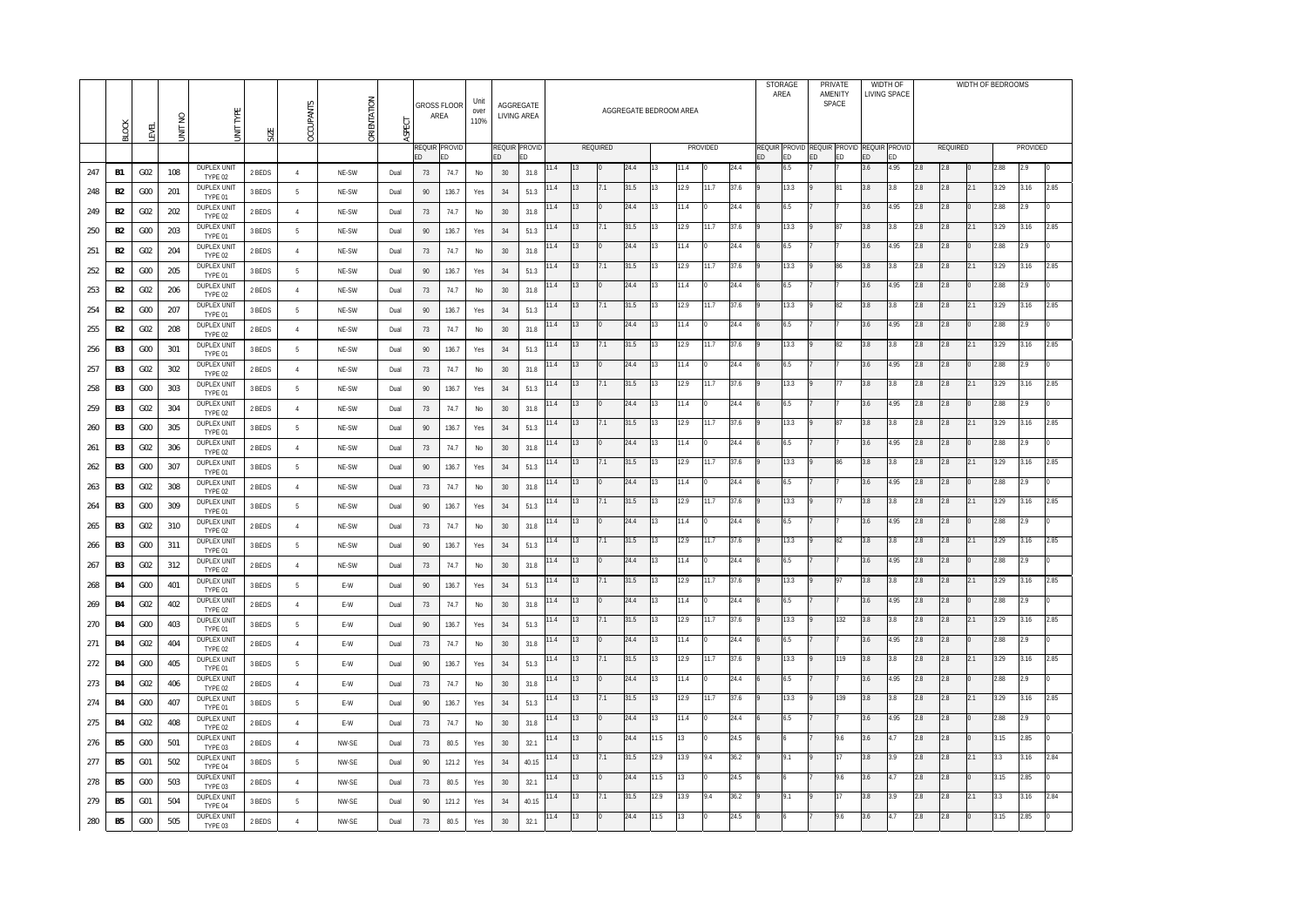|     | <b>BLOCK</b>   | LEVEL           | $\circ$<br>$\geq$<br>$\overline{5}$ | JNIT TYPE                     | SIZE   | CCUPANTS       | ORIENTATION | ASPECT |    | <b>GROSS FLOOR</b><br>AREA | Unit<br>over<br>110% | AGGREGATE<br>LIVING AREA |       |      |    |          | AGGREGATE BEDROOM AREA |      |      |          |      |           | <b>STORAGE</b><br>AREA |    | PRIVATE<br>AMENITY<br>SPACE                     |     | WIDTH OF<br>LIVING SPACE |     |          | WIDTH OF BEDROOMS |      |          |      |
|-----|----------------|-----------------|-------------------------------------|-------------------------------|--------|----------------|-------------|--------|----|----------------------------|----------------------|--------------------------|-------|------|----|----------|------------------------|------|------|----------|------|-----------|------------------------|----|-------------------------------------------------|-----|--------------------------|-----|----------|-------------------|------|----------|------|
|     |                |                 |                                     |                               |        |                |             |        | ED | REQUIR PROVID<br><b>ED</b> |                      | REQUIR PROVID<br>ED.     | ED    |      |    | REQUIRED |                        |      |      | PROVIDED |      | <b>ED</b> | ED                     | ED | REQUIR PROVID REQUIR PROVID REQUIR PROVID<br>ED | ED  |                          |     | REQUIRED |                   |      | PROVIDED |      |
| 281 | B5             | G <sub>01</sub> | 506                                 | <b>DUPLEX UNIT</b><br>TYPE 04 | 3 BEDS | 5              | NW-SE       | Dual   | 90 | 121.2                      | Yes                  | 34                       | 40.15 | 1.4  |    | 7.1      | 31.5                   | 12.9 | 13.9 | 9.4      | 36.2 |           | 9.1                    |    | 117                                             | 3.8 | 3.9                      | 2.8 | 2.8      | 2.1               | 3.3  | 3.16     | 2.84 |
| 282 | B <sub>5</sub> | G <sub>0</sub>  | 507                                 | <b>DUPLEX UNIT</b><br>TYPE 03 | 2 BEDS | 4              | NW-SE       | Dual   | 73 | 80.5                       | Yes                  | 30                       | 32.1  | 11.4 | 13 |          | 24.4                   | 11.5 | 13   |          | 24.5 |           |                        |    | 9.6                                             | 3.6 | 4.7                      | 2.8 | 2.8      |                   | 3.15 | 2.85     |      |
| 283 | B <sub>5</sub> | G01             | 508                                 | <b>DUPLEX UNIT</b><br>TYPE 04 | 3 BEDS | 5              | NW-SE       | Dual   | 90 | 121.2                      | Yes                  | 34                       | 40.15 | 1.4  | 13 | 7.1      | 31.5                   | 12.9 | 13.9 | 9.4      | 36.2 |           | 9.1                    |    | 117                                             | 3.8 | 3.9                      | 2.8 | 2.8      | 2.1               | 3.3  | 3.16     | 2.84 |
| 284 | B <sub>5</sub> | G <sub>0</sub>  | 509                                 | <b>DUPLEX UNIT</b><br>TYPE 03 | 2 BEDS | $\overline{4}$ | NW-SE       | Dual   | 73 | 80.5                       | Yes                  | 30                       | 32.1  | 11.4 | 13 |          | 24.4                   | 11.5 | 13   |          | 24.5 |           |                        |    | 9.6                                             | 3.6 | 4.7                      | 2.8 | 2.8      |                   | 3.15 | 2.85     |      |
| 285 | B <sub>5</sub> | G <sub>01</sub> | 510                                 | <b>DUPLEX UNIT</b><br>TYPE 04 | 3 BEDS | -5             | NW-SE       | Dual   | 90 | 121.2                      | Yes                  | 34                       | 40.15 | 11.4 | 13 | 7.1      | 31.5                   | 12.9 | 13.9 | 9.4      | 36.2 |           | 9.1                    |    | 117                                             | 3.8 | 3.9                      | 2.8 | 2.8      | 2.1               | 3.3  | 3.16     | 2.84 |
| 286 | B <sub>5</sub> | G <sub>0</sub>  | 511                                 | <b>DUPLEX UNIT</b><br>TYPE 03 | 2 BEDS | 4              | NW-SE       | Dual   | 73 | 80.5                       | Yes                  | 30                       | 32.1  | 11.4 | 13 |          | 24.4                   | 11.5 | 13   |          | 24.5 |           |                        |    | 9.6                                             | 3.6 | 4.7                      | 2.8 | 2.8      |                   | 3.15 | 2.85     |      |
| 287 | B5             | G01             | 512                                 | <b>DUPLEX UNIT</b><br>TYPE 04 | 3 BEDS | -5             | NW-SE       | Dual   | 90 | 121.2                      | Yes                  | 34                       | 40.15 | 1.4  | 13 | 7.1      | 31.5                   | 12.9 | 13.9 | 9.4      | 36.2 |           | 9.1                    |    | 117                                             | 3.8 | 3.9                      | 2.8 | 2.8      | 2.1               | 3.3  | 3.16     | 2.84 |
| 288 | B5             | G <sub>0</sub>  | 513                                 | <b>DUPLEX UNIT</b><br>TYPE 03 | 2 BEDS | $\overline{4}$ | NW-SE       | Dual   | 73 | 80.5                       | Yes                  | 30                       | 32.1  | 11.4 | 13 | $\Omega$ | 24.4                   | 11.5 | 13   |          | 24.5 |           |                        |    | 9.6                                             | 3.6 | 4.7                      | 2.8 | 2.8      |                   | 3.15 | 2.85     |      |
| 289 | B <sub>5</sub> | G <sub>01</sub> | 514                                 | <b>DUPLEX UNIT</b><br>TYPE 04 | 3 BEDS | -5             | NW-SE       | Dual   | 90 | 121.2                      | Yes                  | 34                       | 40.15 | 11.4 | 13 | 7.1      | 31.5                   | 12.9 | 13.9 | 9.4      | 36.2 |           | 9.1                    |    | 117                                             | 3.8 | 3.9                      | 2.8 | 2.8      | 2.1               | 3.3  | 3.16     | 2.84 |
| 290 | B <sub>5</sub> | G <sub>0</sub>  | 515                                 | <b>DUPLEX UNIT</b><br>TYPE 03 | 2 BEDS | 4              | NW-SE       | Dual   | 73 | 80.5                       | Yes                  | 30 <sup>°</sup>          | 32.1  | 11.4 | 13 |          | 24.4                   | 11.5 | 13   |          | 24.5 |           |                        |    | 9.6                                             | 3.6 | 4.7                      | 2.8 | 2.8      |                   | 3.15 | 2.85     |      |
| 291 | B <sub>5</sub> | G01             | 516                                 | <b>DUPLEX UNIT</b><br>TYPE 04 | 3 BEDS | -5             | NW-SE       | Dual   | 90 | 121.2                      | Yes                  | 34                       | 40.15 | 11.4 | 13 | 7.1      | 31.5                   | 12.9 | 13.9 | 9.4      | 36.2 |           | 9.1                    |    | 117                                             | 3.8 | 3.9                      | 2.8 | 2.8      | 2.1               | 3.3  | 3.16     | 2.84 |
| 292 | B6             | G <sub>00</sub> | 601                                 | <b>DUPLEX UNIT</b><br>TYPE 05 | 2 BEDS | 4              | $N-S$       | Dual   | 73 | 79.6                       | No                   | 30 <sup>°</sup>          | 30.2  | 11.4 | 13 |          | 24.4                   | 13   | 11.5 |          | 24.5 |           | 8.3                    |    | 90                                              | 3.6 | 4.69                     | 2.8 | 2.8      |                   | 2.85 | 3.1      |      |
| 293 | B6             | G <sub>01</sub> | 602                                 | <b>DUPLEX UNIT</b><br>TYPE 06 | 3 BEDS | -5             | $N-S$       | Dual   | 90 | 128.3                      | Yes                  | 34                       | 39.4  | 11.4 | 13 | 7.1      | 31.5                   | 13.4 | 13.8 | 11.4     | 38.6 |           | 9.8                    |    | $ 12\rangle$                                    | 3.8 | 3.9                      | 2.8 | 2.8      | 2.1               | 2.88 | 2.88     | 3.1  |
| 294 | B6             | G <sub>0</sub>  | 603                                 | <b>DUPLEX UNIT</b><br>TYPE 05 | 2 BEDS | $\overline{4}$ | $N-S$       | Dual   | 73 | 79.6                       | No                   | 30                       | 30.2  | 1.4  | 13 | $\Omega$ | 24.4                   | 13   | 11.5 |          | 24.5 |           | 8.3                    |    | <b>147</b>                                      | 3.6 | 4.69                     | 2.8 | 2.8      |                   | 2.85 | 3.1      |      |
| 295 | <b>B6</b>      | G <sub>01</sub> | 604                                 | <b>DUPLEX UNIT</b><br>TYPE 06 | 3 BEDS | -5             | $N-S$       | Dual   | 90 | 128.3                      | Yes                  | 34                       | 39.4  | 11.4 | 13 | 7.1      | 31.5                   | 13.4 | 13.8 | 11.4     | 38.6 |           | 9.8                    |    | 12                                              | 3.8 | 3.9                      | 2.8 | 2.8      | 2.1               | 2.88 | 2.88     | 3.1  |
| 296 | B6             | G <sub>00</sub> | 605                                 | <b>DUPLEX UNIT</b><br>TYPE 05 | 2 BEDS | 4              | N-S         | Dual   | 73 | 79.6                       | No                   | 30 <sup>°</sup>          | 30.2  | 11.4 | 13 |          | 24.4                   | 13   | 11.5 |          | 24.5 |           | 8.3                    |    | 47                                              | 3.6 | 4.69                     | 2.8 | 2.8      |                   | 2.85 | 3.1      |      |
| 297 | <b>B6</b>      | G01             | 606                                 | <b>DUPLEX UNIT</b><br>TYPE 06 | 3 BEDS | 5              | N-S         | Dual   | 90 | 128.3                      | Yes                  | 34                       | 39.4  | 1.4  | 13 | 7.1      | 31.5                   | 13.4 | 13.8 | 11.4     | 38.6 |           | 9.8                    |    | 112                                             | 3.8 | 3.9                      | 2.8 | 2.8      | 2.1               | 2.88 | 2.88     | 3.1  |
| 298 | <b>B6</b>      | G <sub>0</sub>  | 607                                 | <b>DUPLEX UNIT</b><br>TYPE 05 | 2 BEDS | 4              | $N-S$       | Dual   | 73 | 79.6                       | No                   | 30                       | 30.2  | 11.4 | 13 |          | 24.4                   | 13   | 11.5 |          | 24.5 |           | 8.3                    |    | 66                                              | 3.6 | 4.69                     | 2.8 | 2.8      |                   | 2.85 | 3.1      |      |
| 299 | <b>B6</b>      | G <sub>01</sub> | 608                                 | <b>DUPLEX UNIT</b><br>TYPE 06 | 3 BEDS | 5              | $N-S$       | Dual   | 90 | 128.3                      | Yes                  | 34                       | 39.4  | 11.4 | 13 | 7.1      | 31.5                   | 13.4 | 13.8 | 11.4     | 38.6 |           | 9.8                    |    | 12                                              | 3.8 | 3.9                      | 2.8 | 2.8      | 2.1               | 2.88 | 2.88     | 3.1  |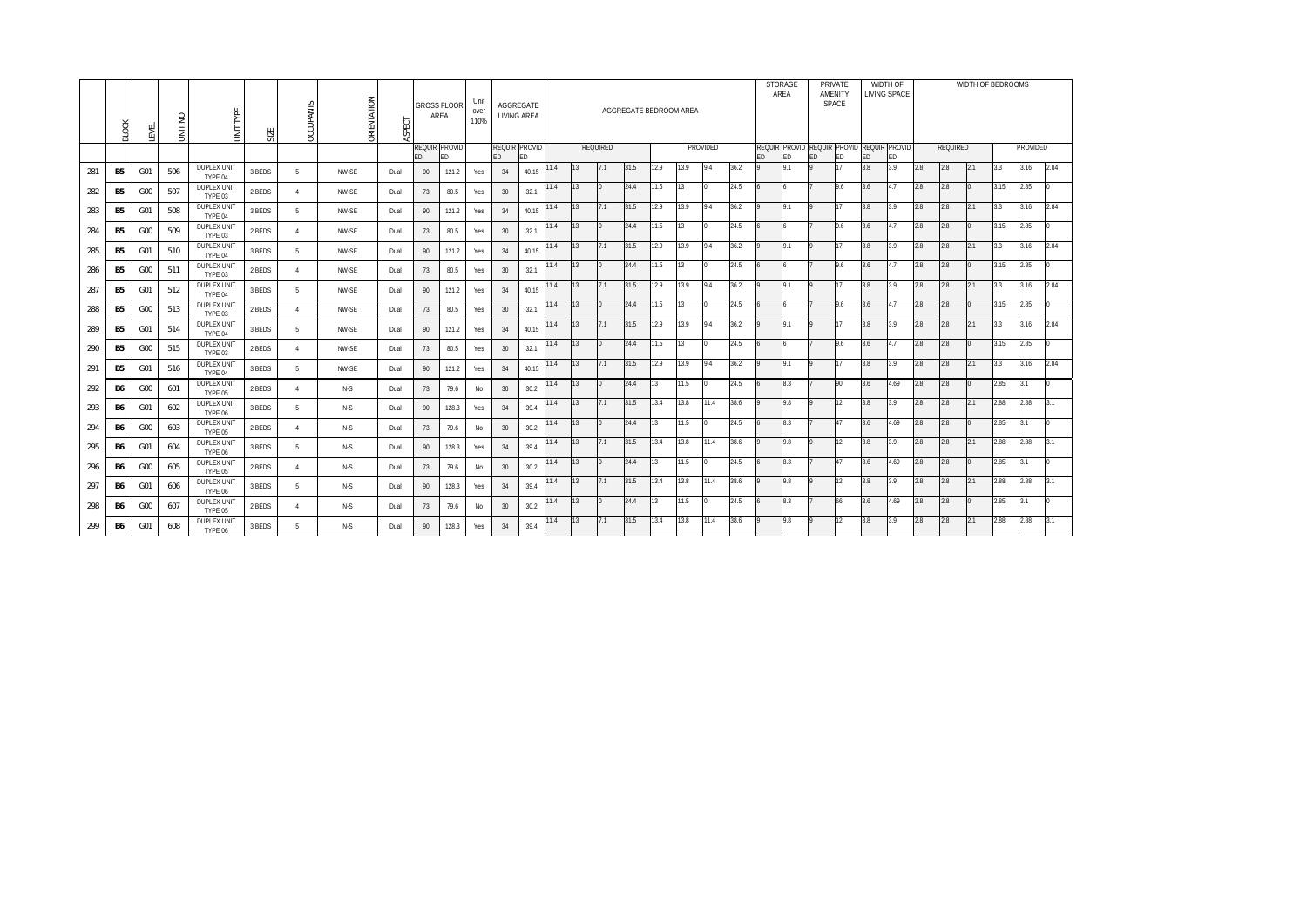| Unit Type    |        | 1 bed |        | 2 bed |        | 3 bed | Total: | Dua  |
|--------------|--------|-------|--------|-------|--------|-------|--------|------|
| Aspect       | Single | Dual  | Single | Dual  | Single | Dual  |        | Aspe |
| Total:       | 103    |       | 44     | 106   |        | 38    | 299    | 152  |
|              | 34.4%  | 2.7%  | 14.7%  | 35.5% | 0.0%   | 12.7% |        |      |
| Percentage % |        | 37.1% |        | 50.2% |        | 12.7% | 100.0% | 50.8 |
|              |        |       |        |       |        |       |        |      |

**Dual Aspect** 50.8%

| <b>BLOCK A1</b>     |
|---------------------|
| residential mix     |
| <b>Ground Floor</b> |
| 1st floor           |
| 2nd floor           |
| 3rd floor           |
| 4th floor           |
| 5th floor           |
| Sub-Total           |
|                     |

| <b>BLOCK A1</b> |        | 1 bed |        | 2 bed |        | 3 bed | Total:          | <b>BLOCKA</b> |
|-----------------|--------|-------|--------|-------|--------|-------|-----------------|---------------|
| residential mix | Single | Dual  | Single | Dual  | Single | Dual  |                 | Dual aspect   |
| Ground Floor    | 5      | 0     |        | 3     |        |       | 10 <sup>°</sup> |               |
| 1st floor       | 5      | 0     |        | 4     |        |       | 11              |               |
| 2nd floor       | 5      | 0     |        | 4     |        |       | 11              |               |
| 3rd floor       | 5      | 0     |        | 4     |        |       | 11              |               |
| 4th floor       | 5      | 0     |        | 4     |        |       | 11              |               |
| 5th floor       | 0      |       |        |       |        | ↑     | 5               |               |
| Sub-Total:      | 25     |       | 11     | 19    |        | 2     | 59              | 23            |
|                 |        | 27    |        | 30    |        |       |                 |               |

| otal: | <b>BLOCK A1</b> |
|-------|-----------------|
|       | Dual aspect     |
| 10    | 3               |
| 11    | 4               |
| 11    | 4               |
| 11    | 4               |
| 11    | 4               |
| 5     | 4               |
| 59    | 23              |

|        | 1 bed | 2 bed  |      | 3 bed          |                | Total: | <b>BLOCK A2</b> |
|--------|-------|--------|------|----------------|----------------|--------|-----------------|
| Single | Dual  | Single | Dual | Single<br>Dual |                |        | Dual aspect     |
|        | 0     | ኅ      | 2    |                | 0              | 11     |                 |
| 5      | U     | າ      | 4    |                | 0              | 11     |                 |
| 5      |       |        | 4    |                | 0              | 11     |                 |
| 5      |       | ◠      | 4    |                | 0              | 11     |                 |
| 5      |       | ኅ      | 4    |                | 0              | 11     |                 |
|        |       |        | 0    |                | ኅ              | b      |                 |
| 27     |       |        | 18   |                | $\overline{2}$ | 60     | 22              |
|        | 29    |        | 29   |                |                |        |                 |

| <b>BLOCK A3</b> |        | 1 bed |                | 2 bed |        | 3 bed | Total: | <b>BLOCK A3</b> |
|-----------------|--------|-------|----------------|-------|--------|-------|--------|-----------------|
| residential mix | Single | Dual  | Single         | Dual  | Single | Dual  |        | Dual aspect     |
| Ground Floor    | 5      |       |                | 4     |        |       |        |                 |
| 1st floor       | 5      | 0     | 2              | 4     | 0      | 0     |        |                 |
| 2nd floor       | 5      | 0     | າ              | 4     | 0      |       | 11     |                 |
| 3rd floor       | 5      | 0     | 2              | 4     | 0      | 0     | 11     |                 |
| 4th floor       | 5      |       | $\mathfrak{p}$ |       |        |       |        |                 |
| 5th floor       |        |       |                |       | U      | ົາ    | 5      |                 |
| Sub-Total:      | 25     |       | 11             | 20    | 0      |       | 60     |                 |
|                 |        | 27    |                | 31    |        |       |        | 24              |

|   | Duur           | ∽"yi∾ | uuu |
|---|----------------|-------|-----|
|   | 0              |       |     |
|   | 0              | 0     |     |
|   | 0              | 0     |     |
|   | Ω              | 0     |     |
|   | 0              | Λ     |     |
| ŗ | 2              |       | 0   |
| 6 | $\overline{2}$ |       | 20  |
|   | $\overline{2}$ |       |     |

| <b>BLOCK A3</b> |
|-----------------|
| Dual aspect     |
| 4               |
| 4               |
| 4               |
| 4               |
| 4               |
| 4               |
| 24              |

| BIUUK AI        |
|-----------------|
| residential mix |
| Ground Floor    |
| 1st floor       |
| 2nd floor       |
| 3rd floor       |
| 4th floor       |
| 5th floor       |
| Sub-Total:      |
|                 |
|                 |

| <b>BLOCK A2</b>     |        | 1 bed |        | 2 bed |        | 3 bed | Total: | <b>BLOCK</b> |
|---------------------|--------|-------|--------|-------|--------|-------|--------|--------------|
| residential mix     | Single | Dual  | Single | Dual  | Single | Dual  |        | Dual as      |
| <b>Ground Floor</b> |        | 0     |        |       | O      | U     | 11     | 2            |
| 1st floor           |        | 0     |        | 4     | 0      |       |        | 4            |
| 2nd floor           | 5      | 0     |        |       | 0      |       | 11     | 4            |
| 3rd floor           | 5      | 0     |        | 4     | 0      | 0     | 11     | 4            |
| 4th floor           |        | 0     |        | 4     | 0      | 0     | 11     | 4            |
| 5th floor           |        | ኅ     |        |       | 0      |       | 5      | 4            |
| Sub-Total:          | 27     |       |        | 18    | 0      |       | 60     | 22           |
|                     |        | 29    |        | 29    |        |       |        |              |

| BLOCK A3        |
|-----------------|
| residential mix |
| Ground Floor    |
| 1st floor       |
| 2nd floor       |
| 3rd floor       |
| 4th floor       |
| 5th floor       |
| Sub-Total:      |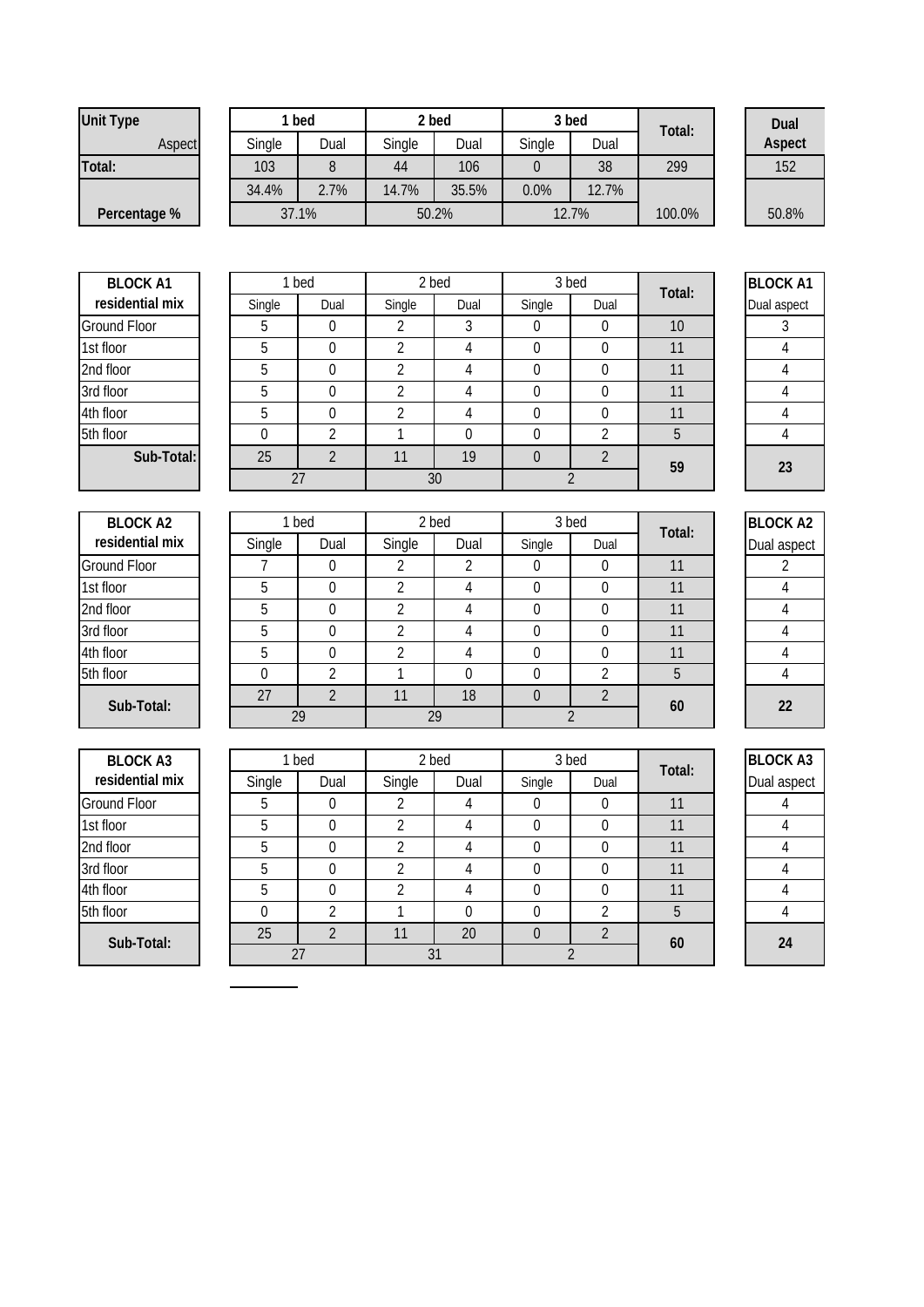| <b>BLOCK A4</b>                    | 1 bed               |                               | 2 bed                  |                  |                                 | 3 bed            |                          | <b>BLOCK A4</b> |
|------------------------------------|---------------------|-------------------------------|------------------------|------------------|---------------------------------|------------------|--------------------------|-----------------|
| residential mix                    | Single              | Dual                          | Single                 | Dual             | Single                          | Dual             | Total:                   | Dual aspect     |
| <b>Ground Floor</b>                | 6                   | $\mathbf 0$                   | 2                      | 3                | $\mathbf 0$                     | $\mathbf 0$      | 11                       | 3               |
| 1st floor                          | 5                   | $\mathbf 0$                   | 2                      | $\overline{4}$   | $\mathbf 0$                     | $\mathbf 0$      | 11                       | $\overline{4}$  |
| 2nd floor                          | 5                   | $\mathbf 0$                   | $\overline{2}$         | $\overline{4}$   | 0                               | $\mathbf 0$      | 11                       | $\overline{4}$  |
| 3rd floor                          | 5                   | $\mathbf 0$                   | $\overline{2}$         | 4                | 0                               | 0                | 11                       | 4               |
| 4th floor                          | 5                   | $\mathbf 0$                   | $\overline{2}$         | $\overline{4}$   | $\boldsymbol{0}$                | 0                | 11                       | 4               |
| 5th floor                          | $\mathbf 0$         | $\overline{2}$                | $\mathbf{1}$           | $\mathbf 0$      | 0                               | $\overline{2}$   | 5                        | $\overline{4}$  |
| Sub-Total:                         | 26                  | $\overline{2}$                | 11                     | 19               | $\overline{0}$                  | $\overline{2}$   | 60                       | 23              |
|                                    |                     | 28                            |                        | 30               |                                 | $\overline{2}$   |                          |                 |
|                                    |                     |                               |                        |                  |                                 |                  |                          |                 |
| <b>BLOCK B1</b>                    | 1 bed               |                               |                        | 2 bed            |                                 | 3 bed            | Total:                   | <b>BLOCK B1</b> |
| residential mix                    | Single              | Dual                          | Single                 | Dual             | Single                          | Dual             |                          | Dual aspect     |
| <b>Ground Floor</b>                | 0                   | $\mathbf 0$                   | 0                      | $\boldsymbol{0}$ | $\boldsymbol{0}$                | 4                | 4                        | 4               |
| 2nd floor                          | 0                   | $\mathbf 0$                   | $\boldsymbol{0}$       | 4                | $\boldsymbol{0}$                | $\mathbf 0$      | $\overline{4}$           | $\overline{4}$  |
| Sub-Total:                         | $\overline{0}$      | $\overline{0}$                | $\Omega$               | $\overline{4}$   | $\overline{0}$                  | $\overline{4}$   | 8                        | 8               |
|                                    | $\overline{0}$      |                               |                        | $\overline{4}$   |                                 | $\overline{4}$   |                          |                 |
|                                    |                     |                               |                        |                  |                                 |                  |                          |                 |
| <b>BLOCK B2</b>                    | 1 bed               |                               | 2 bed                  |                  |                                 | 3 bed            | Total:                   | <b>BLOCK B2</b> |
| residential mix                    | Single              | Dual                          | Single                 | Dual             | Single                          | Dual             |                          | Dual aspect     |
| <b>Ground Floor</b>                | 0                   | 0                             | $\boldsymbol{0}$       | $\boldsymbol{0}$ | 0                               | 4                | 4                        | 4               |
| 2nd floor                          | 0                   | $\mathbf 0$                   | $\boldsymbol{0}$       | $\overline{4}$   | $\boldsymbol{0}$                | $\mathbf 0$      | $\overline{4}$           | 4               |
| Sub-Total:                         | $\overline{0}$      | $\overline{0}$                | $\mathbf{0}$           | $\overline{4}$   | $\overline{0}$                  | $\overline{4}$   | 8                        | 8               |
|                                    |                     | $\mathbf 0$                   |                        | 4                |                                 | 4                |                          |                 |
|                                    |                     |                               |                        |                  |                                 |                  |                          |                 |
| <b>BLOCK B3</b><br>residential mix | 1 bed               |                               | 2 bed                  |                  |                                 | 3 bed            | Total:                   | <b>BLOCK B3</b> |
|                                    | Single              | Dual                          | Single                 | Dual             | Single                          | Dual             |                          | Dual aspect     |
| <b>Ground Floor</b>                | 0                   | $\boldsymbol{0}$              | $\boldsymbol{0}$       | $\mathbf 0$      | $\boldsymbol{0}$                | 6                | 6                        | 6               |
| 2nd floor                          | 0<br>$\overline{0}$ | $\mathbf 0$<br>$\overline{0}$ | $\pmb{0}$<br>$\pmb{0}$ | 6<br>6           | $\boldsymbol{0}$<br>$\mathbf 0$ | $\mathbf 0$      | 6                        | 6               |
| Sub-Total:                         | $\boldsymbol{0}$    |                               |                        | 6                |                                 | 6<br>6           | 12                       | 12              |
|                                    |                     |                               |                        |                  |                                 |                  |                          |                 |
| <b>BLOCK B4</b>                    | 1 bed               |                               |                        | 2 bed            |                                 | 3 bed            |                          | <b>BLOCK B4</b> |
| residential mix                    | Single              | Dual                          | Single                 | Dual             | Single                          | Dual             | Total:                   | Dual aspect     |
| Ground Floor                       | $\mathbf 0$         | $\boldsymbol{0}$              | 0                      | $\boldsymbol{0}$ | 0                               | 4                | $\overline{\mathcal{L}}$ | 4               |
| 2nd floor                          | $\boldsymbol{0}$    | $\boldsymbol{0}$              | $\boldsymbol{0}$       | $\overline{4}$   | $\boldsymbol{0}$                | $\boldsymbol{0}$ | $\overline{4}$           | $\overline{4}$  |
|                                    | $\boldsymbol{0}$    | $\pmb{0}$                     | $\boldsymbol{0}$       | $\overline{4}$   | $\boldsymbol{0}$                | $\overline{4}$   |                          |                 |
| Sub-Total:                         | $\boldsymbol{0}$    |                               |                        | $\overline{4}$   |                                 | 4                | 8                        | $\, 8$          |
|                                    |                     |                               |                        |                  |                                 |                  |                          |                 |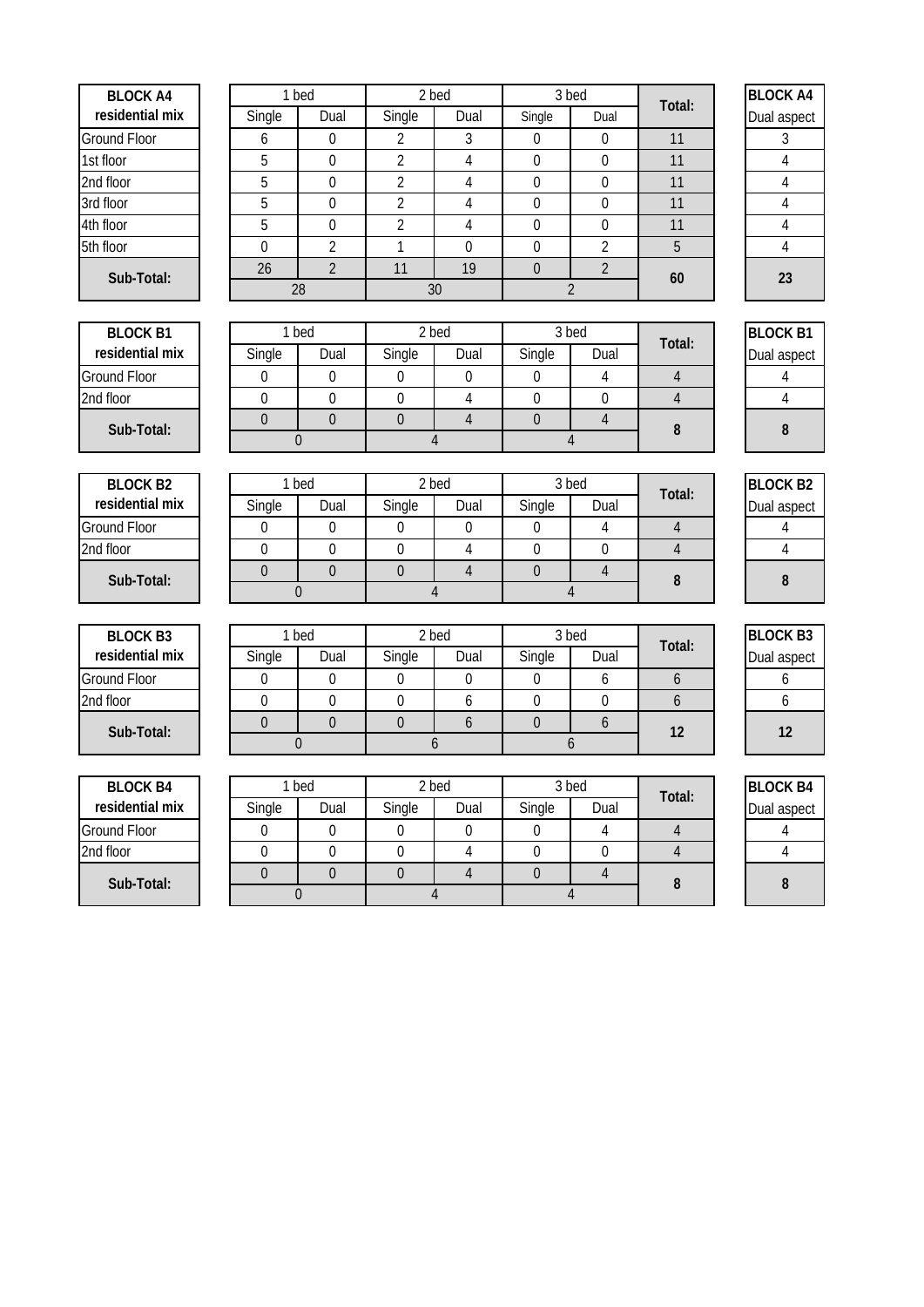| BI OCK B5           |  |
|---------------------|--|
| residential mix     |  |
| <b>Ground Floor</b> |  |
| 1st floor           |  |
| Sub-Total:          |  |

| <b>BLOCK B5</b> |        | bed  |        | 2 bed |        | 3 bed | Total: | <b>BLOCK B5</b> |
|-----------------|--------|------|--------|-------|--------|-------|--------|-----------------|
| residential mix | Single | Dual | Single | Dual  | Single | Dual  |        | Dual aspect     |
| Ground Floor    |        |      |        |       |        |       |        |                 |
| 1st floor       |        |      |        |       |        |       |        |                 |
| Sub-Total:      |        |      |        |       |        |       | 16     | 16              |
|                 |        |      |        |       |        |       |        |                 |

| <b>BLOCK B5</b> |
|-----------------|
| Dual aspect     |
| 8               |
| 8               |
| 16              |

**BLOCK B6 residential mix**

Single | Dual | Single | Dual | Single | Dual | Dual | Dual aspect Ground Floor 0 0 0 4 0 0 4 4 1st floor 0 0 0 0 0 4 4 4 0 0 0 4 0 4 **Sub-Total: 8 8** 0 4 1 bed 2 bed 3 bed 1 ped 2 bed 2 bed 2 bed 2 bed 2 bed 2 bed 2 bed 2 bed 2 bed 2 bed 2 bed 2 bed 2 bed 2 bed 2 bed 2 bed 2 bed 2 bed 2 bed 2 bed 2 bed 2 bed 2 bed 2 bed 2 bed 2 bed 2 bed 2 bed 2 bed 2 bed 2 bed 2 bed 2 bed 3 bed 4

**Total: 299 152**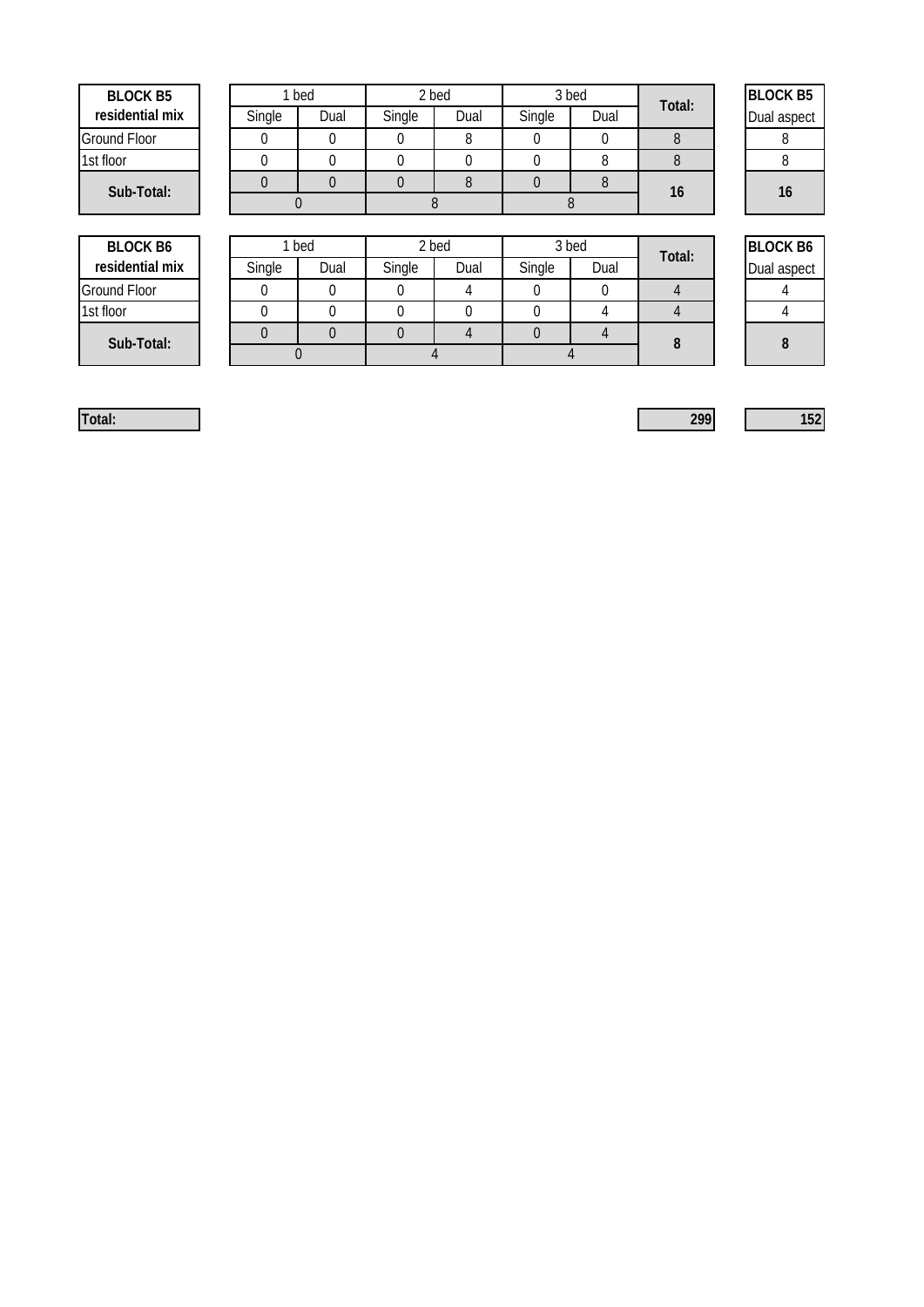| <b>EMPLOYMENT AREAS</b> |       |
|-------------------------|-------|
|                         | Gross |
| <b>Creche</b>           | 353   |
| Total:                  | 353   |

| <b>RECEPTION/AMENITY AREAS</b> |     |  |
|--------------------------------|-----|--|
|                                |     |  |
| Concierge and Welcome Area     | 195 |  |
| Flexible-work Area             | 219 |  |
| <b>Residents Lounge</b>        | 100 |  |
| Gym                            | 100 |  |
| Sub-Total:                     | 614 |  |

| <b>ANCILLARY SUPPORT FACILITIES</b> |    |       |  |
|-------------------------------------|----|-------|--|
|                                     |    |       |  |
| <b>Garden Maintenance Store</b>     | 25 |       |  |
| <b>Concierge Stores</b>             | 51 |       |  |
| Staff area                          |    |       |  |
| Sub-Total:                          | 97 |       |  |
|                                     |    | Gross |  |
| Total at ground floor:              |    |       |  |

| <b>CAR PARK LEVEL</b> |            |       |
|-----------------------|------------|-------|
|                       | <b>Net</b> | Gross |
| Parking Area          | 5043       |       |
| Plant                 | 118        |       |
| <b>Stores</b>         | 327        |       |
| Vertical circulation  | 245        |       |
| Total:                | 5733       | 5733  |

## Project Total: 33851

| <b>EXTERNAL SHEDS</b>              |            |       |
|------------------------------------|------------|-------|
|                                    | <b>Net</b> | Gross |
| Bin store at A1                    |            | 49    |
| Bike sheds at A1                   |            | 117   |
| Bike shed at A2                    |            | 82    |
| Bike shed at A3                    |            | 82    |
| Bike shed and ESB substation at A4 |            | 136   |
| Bin store at A4                    |            | 52    |
| External stores at B1 to B4        |            | 57    |
| Total:                             |            |       |